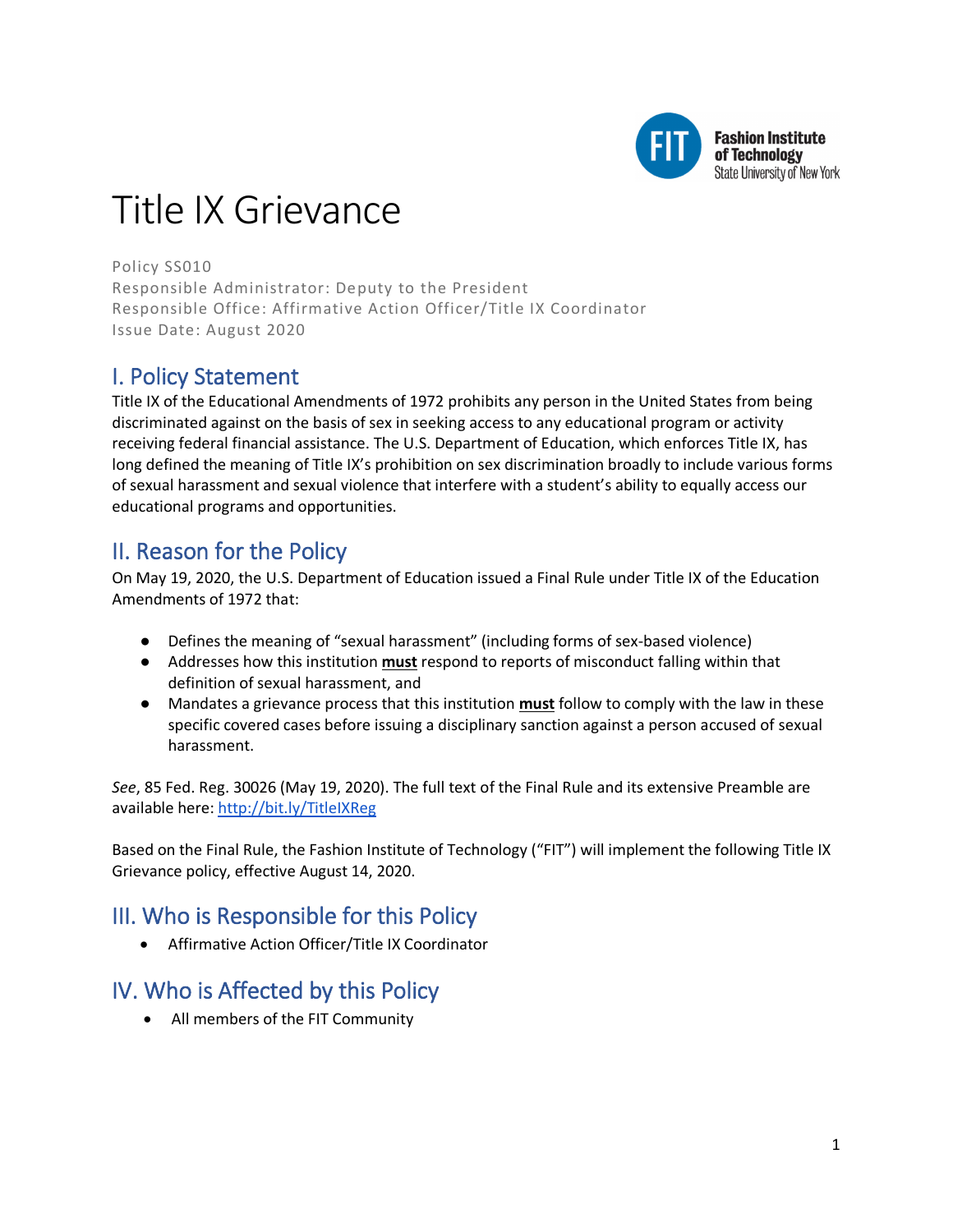# V. Principles

# **A. How does the Title IX Grievance policy impact other campus disciplinary procedures?**

In recent years, "Title IX" cases have become a shorthand for any campus disciplinary process involving sex discrimination, including those arising from sexual harassment and sexual assault. But under the Final Rule, FIT must narrow both the geographic scope of its authority to act under Title IX and the types of "sexual harassment" that it must subject to its Title IX investigation and adjudication process. *Only* incidents falling within the Final Rule's definition of sexual harassment will be investigated and, if appropriate, brought to a live hearing through the Title IX Grievance policy defined below. Conduct not falling within the Final Rule's definition of sexual harassment will be investigated and adjudicated under the *[Sexual Misconduct Response](http://www.fitnyc.edu/policies/safety-security/sexual-assault-stalking-abuse.php)  [policy](http://www.fitnyc.edu/policies/safety-security/sexual-assault-stalking-abuse.php)* or other college policy as may be appropriate.

FIT remains committed to addressing any violations of its policies, even those not meeting the narrow standards defined under the Title IX Final Rule.

Specifically, our campus has:

*[Code of Student Conduct](http://www.fitnyc.edu/policies/enrollment-management/code-of-conduct.php)* defines certain behavior as a violation of campus policy. FIT's separate *Sexual Misconduct Response policy* addresses the types of sex-based offenses constituting a violation of state law and campus policy and the procedures for investigating and adjudicating those sex-based offenses. Both policies contain potential sanctions upon a finding of responsibility, which include but are not limited to suspension or expulsion from the college. The college's Collective Bargaining Agreement ("CBA") with the UCE of FIT also contains the procedures and potential sanctions for misconduct committed by employees covered by the CBA.

To the extent that alleged misconduct falls outside this Title IX Grievance policy, or misconduct falling outside this Title IX Grievance policy is discovered in the course of investigating covered Title IX misconduct, FIT retains authority to investigate and adjudicate the allegations under the policies and procedures defined within the *Code of Student Conduct,* the *Sexual Misconduct Response policy,* or other relevant college policy.

The elements established in this Title IX Grievance policy pursuant to the Final Rule have no effect and are not transferable to any other FIT policy or any civil rights violation except as narrowly defined in this policy. This policy does not set a precedent for other policies or processes of the college and may not be cited for or against any right or aspect of any other policy or process.

# **B. How does the Title IX Grievance policy impact the handling of complaints?**

Our existing Title IX office and reporting structure remains in place. What has changed is the way our Title IX office will handle different types of reports arising from sexual misconduct, as detailed in full throughout Section 2.

# **C. General Rules of Application**

# **i. Effective Date**

This Title IX Grievance policy will become effective on August 14, 2020 and will only apply to formal complaints of sexual harassment as defined by this policy brought on or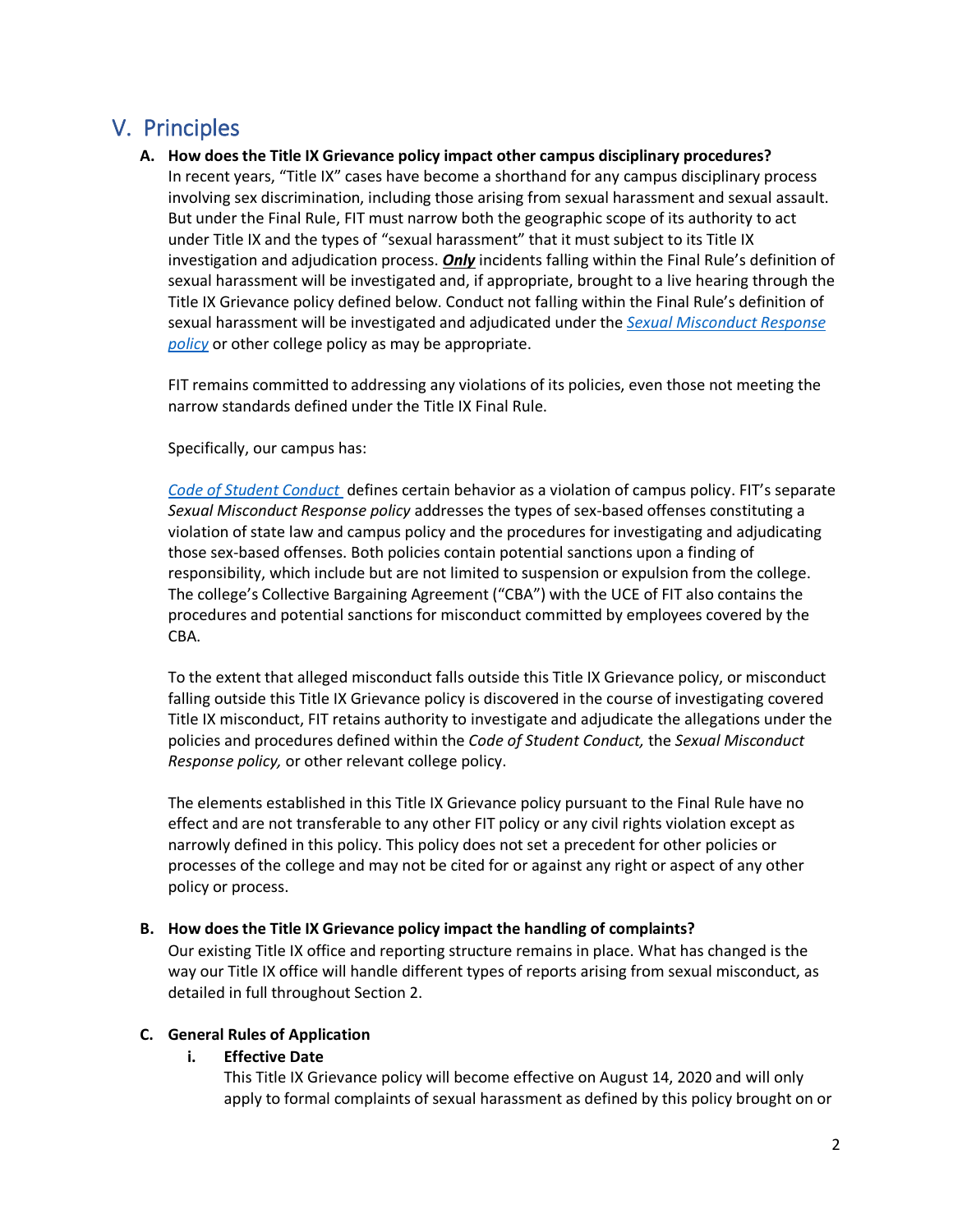after August 14, 2020 alleging conduct taking place on or after August 14, 2020. Complaints brought and/or alleging conduct prior to August 14, 2020 will be investigated and adjudicated according to the college's *Sexual Misconduct Response policy* or other relevant college policy.

# **ii. Revocation by Operation of Law**

Should any portion of the Title IX Final Rule, 85 Fed. Reg. 30026 (May 19, 2020), be stayed or held invalid by a court of law, or should the Title IX Final Rule be withdrawn or modified to not require the elements of this policy, this policy, or the invalidated elements of this policy, will be deemed revoked as of the publication date of the opinion or order and for all reports after that date, as well as any elements of the process that occur after that date if a case is not complete by that date of opinion or order publication. Should this Title IX Grievance policy be revoked in this manner, any conduct covered under the Title IX Grievance policy shall be investigated and adjudicated under the existing *Code of Student Conduct,* the *Sexual Misconduct Response policy,* or other college policy as the college determines appropriate.

# **iii. Non-Discrimination in Application**

The requirements and protections of this policy apply equally regardless of sex, sexual orientation, gender identity, gender expression, or other protected classes covered by federal or state law. All requirements and protections are equitably provided to individuals regardless of such status or status as a Complainant, Respondent, or Witness. Individuals who wish to file a complaint about the institution's policy or process may contact the Department of Education's Office for Civil Rights using contact information available at [https://ocrcas.ed.gov/contact-ocr.](https://ocrcas.ed.gov/contact-ocr)

# **D. Definitions**

# **i. Covered Sexual Harassment**

- For the purposes of this Title IX Grievance policy, "covered sexual harassment" includes any conduct on the basis of sex that satisfies one or more of the following:
	- a) An employee conditioning educational or employment benefits on participation in unwelcome sexual conduct (i.e., quid pro quo);
	- b) Unwelcome conduct that a reasonable person would determine is so severe, pervasive, and objectively offensive that it effectively denies a person equal access to the educational institution's education program or activity;
	- c) Sexual assault (as defined in the Clery Act), which includes any sexual act directed against another person, without the consent of the victim, including instances where the victim is incapable of giving consent. For example:
		- 1. any type of sexual contact or behavior that occurs without the affirmative consent of the recipient. Falling under the definition of sexual assault are sexual activities such as forced sexual intercourse, forcible penetration, child molestation, fondling, and attempted rape;
	- d) Dating violence (as defined in the Violence Against Women Act (VAWA) amendments to the Clery Act), which includes any violence committed by a person: (A) who is or has been in a social relationship of a romantic or intimate nature with the victim; and (B) where the existence of such a relationship shall be determined based on a consideration of the following factors: (i) the length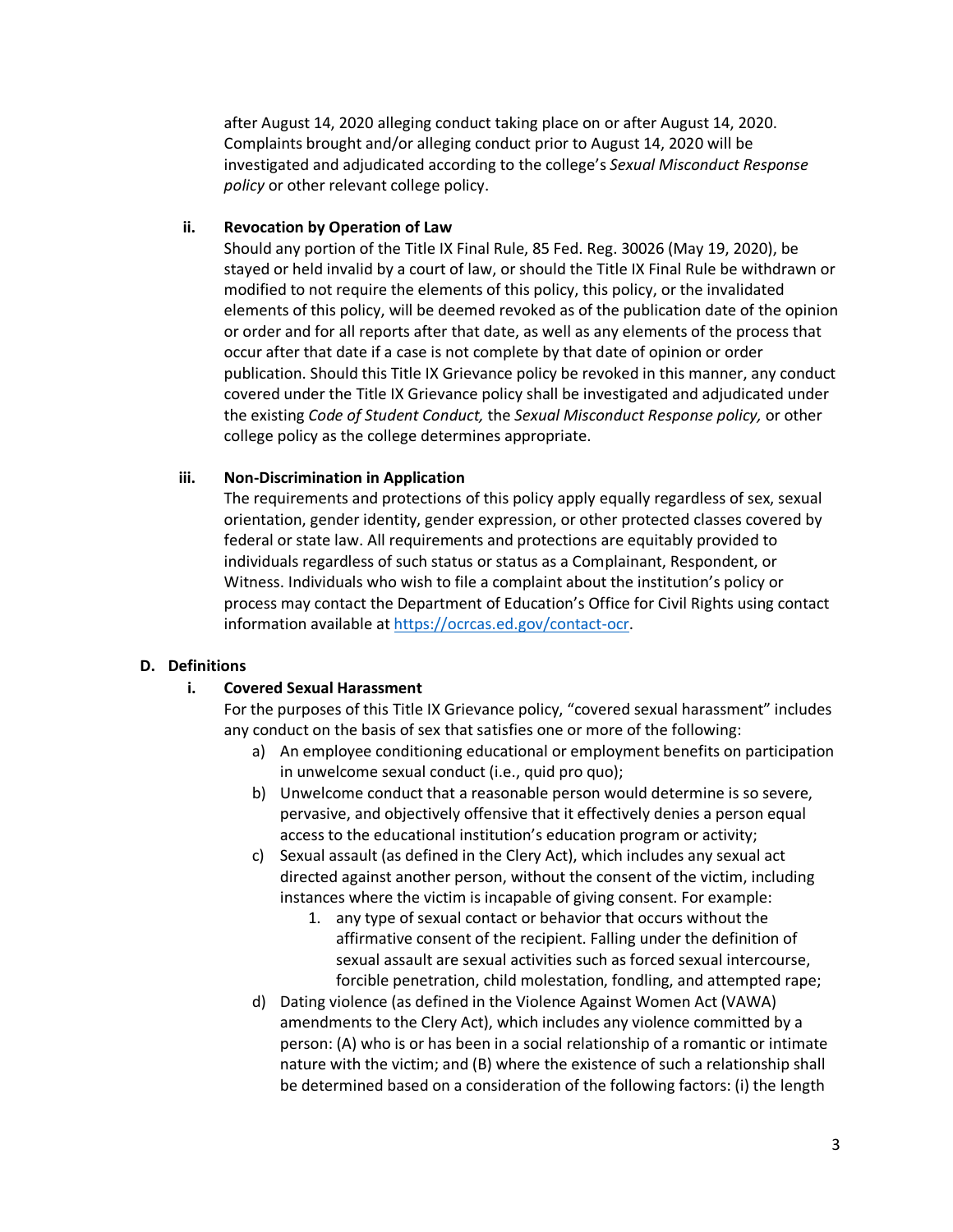of the relationship; (ii) the type of relationship; (iii) the frequency of interaction between the persons involved in the relationship;

- e) Domestic violence (as defined in the VAWA amendments to the Clery Act), which includes any felony or misdemeanor crimes of violence committed by a current or former spouse or intimate partner of the victim, by a person with whom the victim shares a child in common, by a person who is cohabitating with or has cohabitated with the victim as a spouse or intimate partner, by a person similarly situated to a spouse of the victim under New York domestic or family violence laws or by any other person against an adult or youth victim who is protected from that person's acts under the domestic or family violence laws of New York;
- f) Stalking (as defined in the VAWA amendments to the Clery Act), meaning engaging in a course of conduct directed at a specific person that would cause a reasonable person to: (A) fear for their safety or the safety of others; or (B) suffer substantial emotional distress.

Note that conduct that does not meet one or more of these criteria may still be prohibited under the college's *Code of Student Conduct* and/or the college's *Sexual Misconduct Response policy*.

# **ii. Consent**

For the purposes of this Title IX Grievance policy, "consent" means affirmative consent as defined in the college's *Sexual Misconduct Response policy* as follows:

a) **Affirmative Consent ("Consent"):** a knowing, voluntary, and mutual decision among all participants to engage in sexual activity. Consent can be given by words or actions, as long as those words or actions create clear permission regarding willingness to engage in the sexual activity. Silence or lack of resistance does not, in and of itself, demonstrate consent. The definition of consent does not vary based upon a participant's sex, sexual orientation, gender identity, or gender expression. Consent to any sexual act or prior consensual sexual activity between or with any party does not necessarily constitute consent to any other sexual act. Consent is required regardless of whether the person initiating the act is under the influence of drugs and/or alcohol. Consent may be initially given but withdrawn at any time. Consent cannot be given when it is the result of any coercion, intimidation, force, or threat of harm. When consent is withdrawn or can no longer be given, sexual activity must stop. Children under 17 years of age cannot legally consent under New York State law to having sex or sexual contact with an adult (i.e., someone who is 17 years of age or older)

# **iii. Education Program or Activity**

For the purposes of this Title IX Grievance policy, FIT's "education program or activity" includes:

- a) Any on-campus premises;
- b) Any off-campus premises that FIT has substantial control over. This includes buildings or property owned or controlled by a recognized student organization; and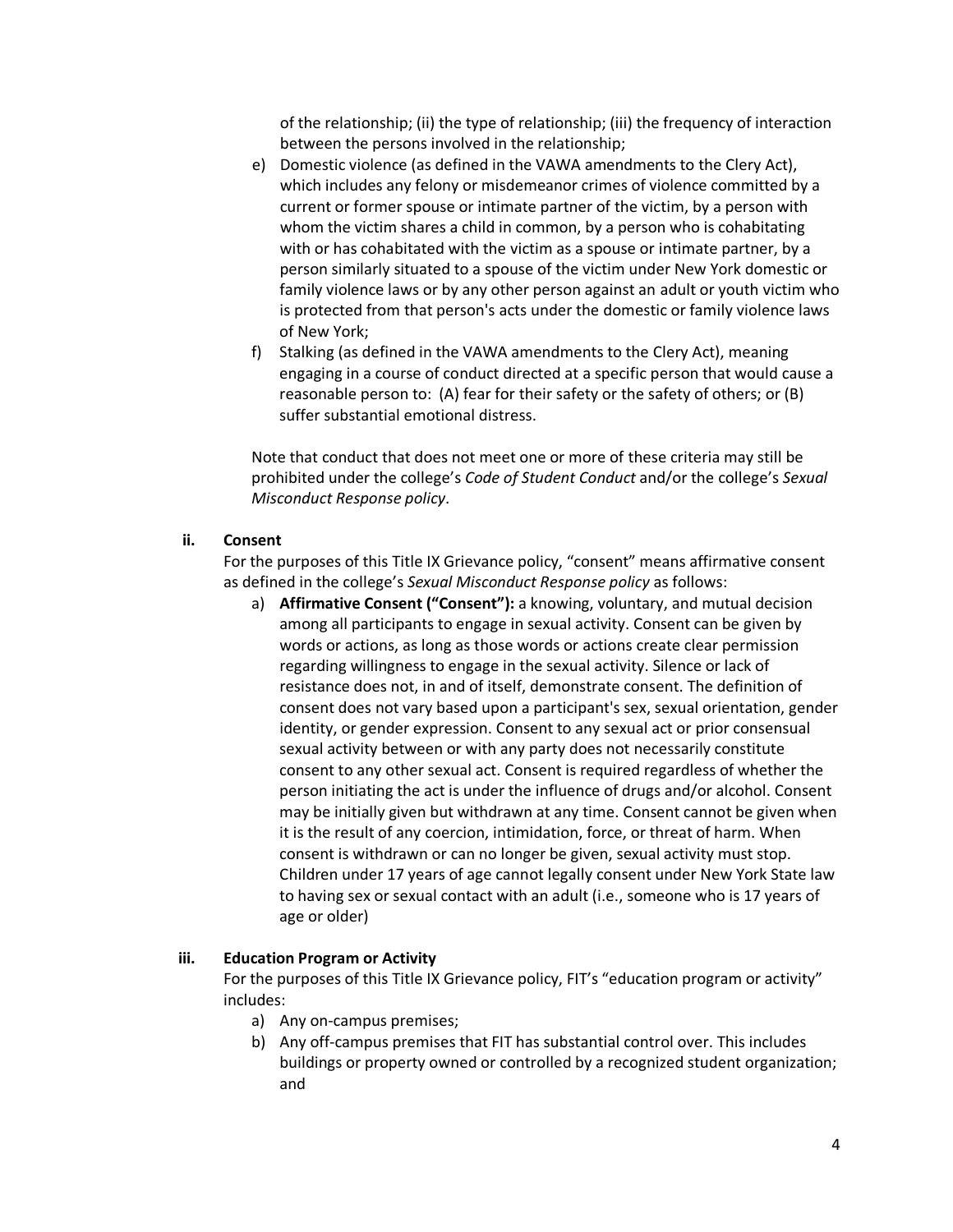c) Activity occurring within computer and internet networks, digital platforms, and computer hardware or software owned or operated by, or used in the operations of FIT's programs and activities over which FIT has substantial control.

# **iv. Formal Complaint**

For the purposes of this Title IX Grievance policy, "formal complaint" means a document – including an electronic submission - filed by a complainant with a signature or other indication that the complainant is the person filing the formal complaint, or signed by the Title IX Coordinator, alleging sexual harassment by a respondent regarding conduct affecting the complainant's access to the education program, including FIT's online education program, and requesting initiation of the procedures consistent with this Title IX Grievance policy to investigate the allegation of sexual harassment.

This Title IX Grievance policy only covers conduct committed against a complainant while the complainant is located in the United States.

# **v. Complainant**

For the purposes of this Title IX Grievance policy, complainant means any individual who has reported being or is alleged to be the victim of conduct that could constitute covered sexual harassment as defined under this policy.

# **vi. Relevant Evidence and Questions**

"Relevant" evidence and questions refer to any questions and evidence that tends to make an allegation of sexual harassment more or less likely to be true.

"Relevant" evidence and questions do not include the following types of evidence and questions, which are deemed "irrelevant" at all stages of the Title IX Grievance Process:

- a) Evidence and questions about the complainant's sexual predisposition or prior sexual behavior unless:
	- 1. They are offered to prove that someone other than the respondent committed the conduct alleged by the complainant, or
	- 2. They concern specific incidents of the complainant's prior sexual behavior with respect to the respondent and are offered to prove consent. 34 C.F.R. § 106.45(6)(i).

Evidence and questions that constitute, or seek disclosure of, information protected under a legally recognized privilege.

b) Any party's medical, psychological, and similar records unless the party has given voluntary, written consent. 85 Fed. Reg. 30026, 30294 (May 19, 2020).

# **vii. Respondent**

For the purposes of this Title IX Grievance policy, respondent means any individual who has been reported to be the perpetrator of misconduct that could constitute covered sexual harassment as defined under this policy.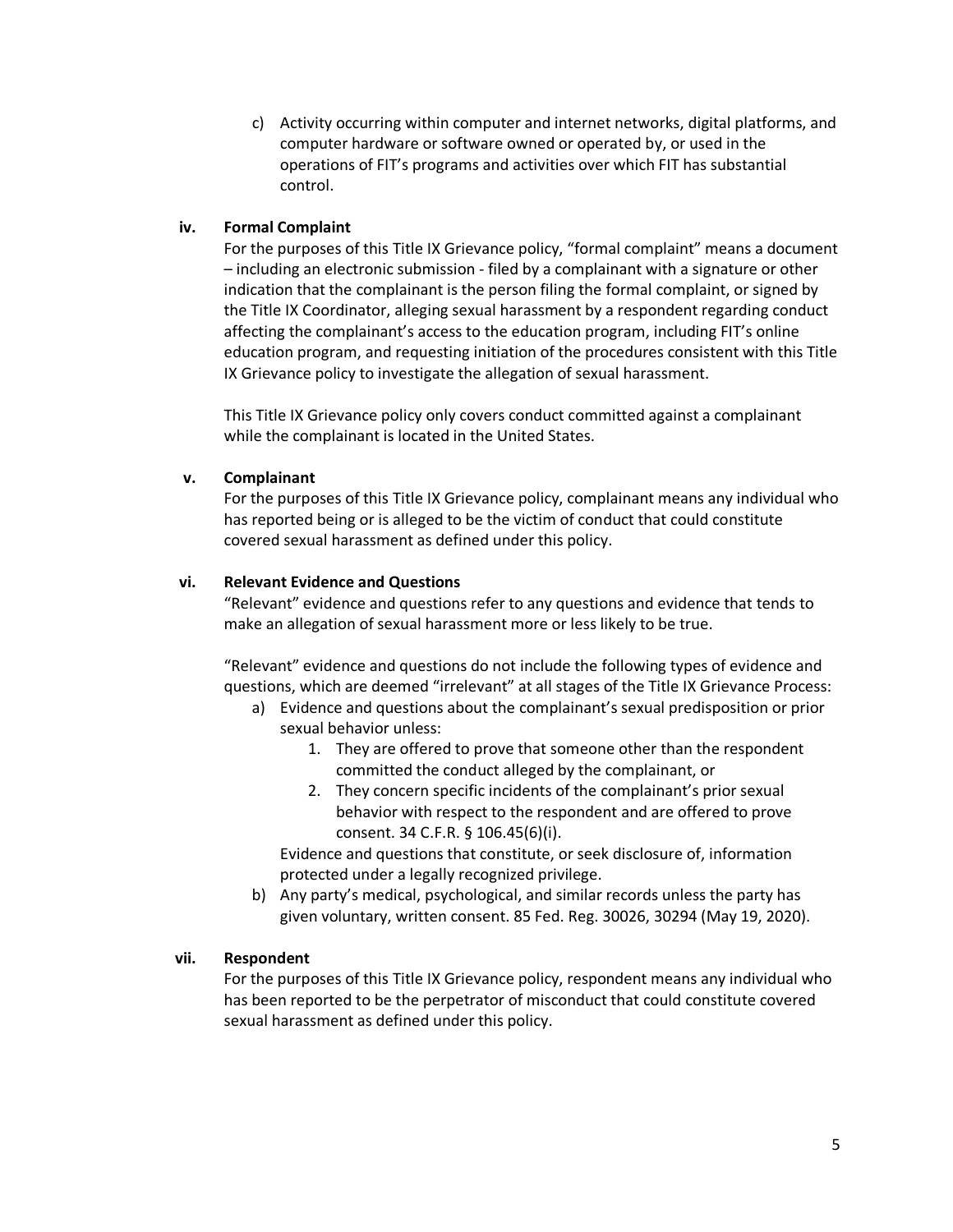# **Procedures**

# **A. Privacy vs. Confidentiality**

Consistent with the college's *Sexual Misconduct Response policy*, references made to *confidentiality* refer to confidential resources who have the ability to not report crimes and violations to law enforcement or college officials without the disclosing party's permission, except for extreme circumstances, such as a health and/or safety emergency or child abuse. References made to *privacy* mean FIT offices and employees who cannot guarantee confidentiality, but will maintain privacy to the greatest extent possible, such that information disclosed will be relayed only as necessary to investigate and/or seek a resolution and to notify the Title IX Coordinator or designee, who is responsible for tracking patterns and spotting systemic issues. FIT will limit the disclosure as much as practicable.

# **B. Disability Accommodations**

This policy does not alter any institutional obligations under federal disability laws including the Americans with Disabilities Act of 1990, and Section 504 of the Rehabilitation Act of 1973. Parties may request reasonable accommodations for disclosed disabilities to the Title IX Coordinator at any point before or during the Title IX Grievance Process that do not fundamentally alter the Process. The Title IX Coordinator will not affirmatively provide disability accommodations that have not been specifically requested by the Parties, even where the Parties may be receiving accommodations in other institutional programs and activities.

# **C. Making a Report Regarding Covered Sexual Harassment to the Institution**

Any person may report sex discrimination, including sexual harassment (whether or not the person reporting is the person alleged to be the victim of conduct that could constitute sex discrimination or sexual harassment), in person, by mail, by telephone, or by electronic mail, using the contact information listed for the Title IX Coordinator, or by any other means that results in the Title IX Coordinator receiving the person's verbal or written report.

Contact Information for the Title IX Coordinator:

Deliwe Kekana 333 7th Avenue, 16th Floor New York, NY 10001 titleix@fitnyc.edu (212) 217-3365

Such a report may be made at any time (including during non-business hours) by using the telephone number or electronic mail address, or by mail to the office address listed for the Title IX Coordinator.

# **D. Confidential Reporting**

The following officials may provide confidentiality: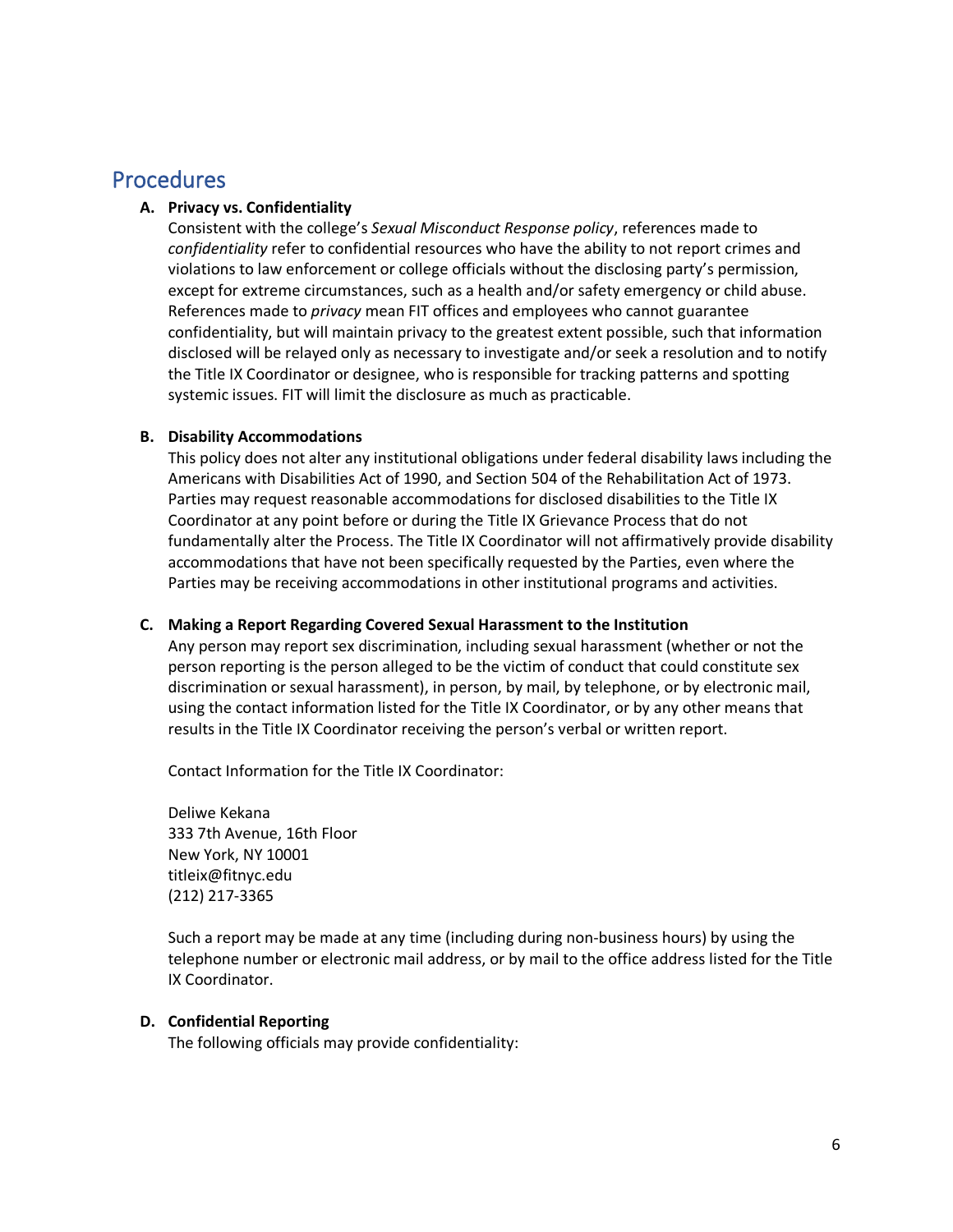*On-Campus Confidential Resources:*

- **i. For Students:**
	- a) FIT Counseling Center [https://www.](https://www/)fitnyc.edu/counseling-services/ (212) 217-4260 Dubinsky Student Center Room A-212B
	- b) FIT Health Services [https://www.](https://www/)fitnyc.edu/health-services/ (212) 217-4190 Dubinsky Student Center Room A-402

# **ii. For Employees:**

a) Employee Assistance Program (EAP) (212) 217-5600 Pomerantz Center Lower Level, Room DC35

# *Non-Confidential Resources:*

**i. Title IX Coordinator**  titleix@fitnyc.edu (212) 217-3365 333 7th Avenue, 16th Floor

# **ii. Dean of Students**

dean\_of\_students@fitnyc.edu (212) 217-3800 Business and Liberal Arts Center, Room B-22

# **iii. FIT Care Team[1](#page-6-0)**

http://www.fitnyc.edu/student-life/care-team/ (212) 217-3800 Business and Liberal Arts Center, Room B-221

**iv. Human Resource Management and Labor Relations** (212) 217-3650 333 7th Avenue, 16th Floor

# **E. Non-Investigatory Measures Available Under the Title IX Grievance Policy**

**i. Supportive Measures** 

Complainants and respondents (as defined above), who report allegations that could constitute covered sexual harassment under this policy, have the right to supportive measures regardless of whether they desire to file a complaint, which may include no contact orders, access to counseling through FIT's Counseling Center, changes in housing arrangements, changes in work locations, leaves of absence, modifications of

<span id="page-6-0"></span><sup>&</sup>lt;sup>1</sup> Some individuals on the FIT Care Team are considered "Confidential Resources," as described above. Although the FIT Care Team itself is not a Confidential Resource, a report made to the individuals who otherwise sit on the FIT Care Team and who are "Confidential Resources" will be kept confidential and not reported to the FIT Care Team without the consent of the victim.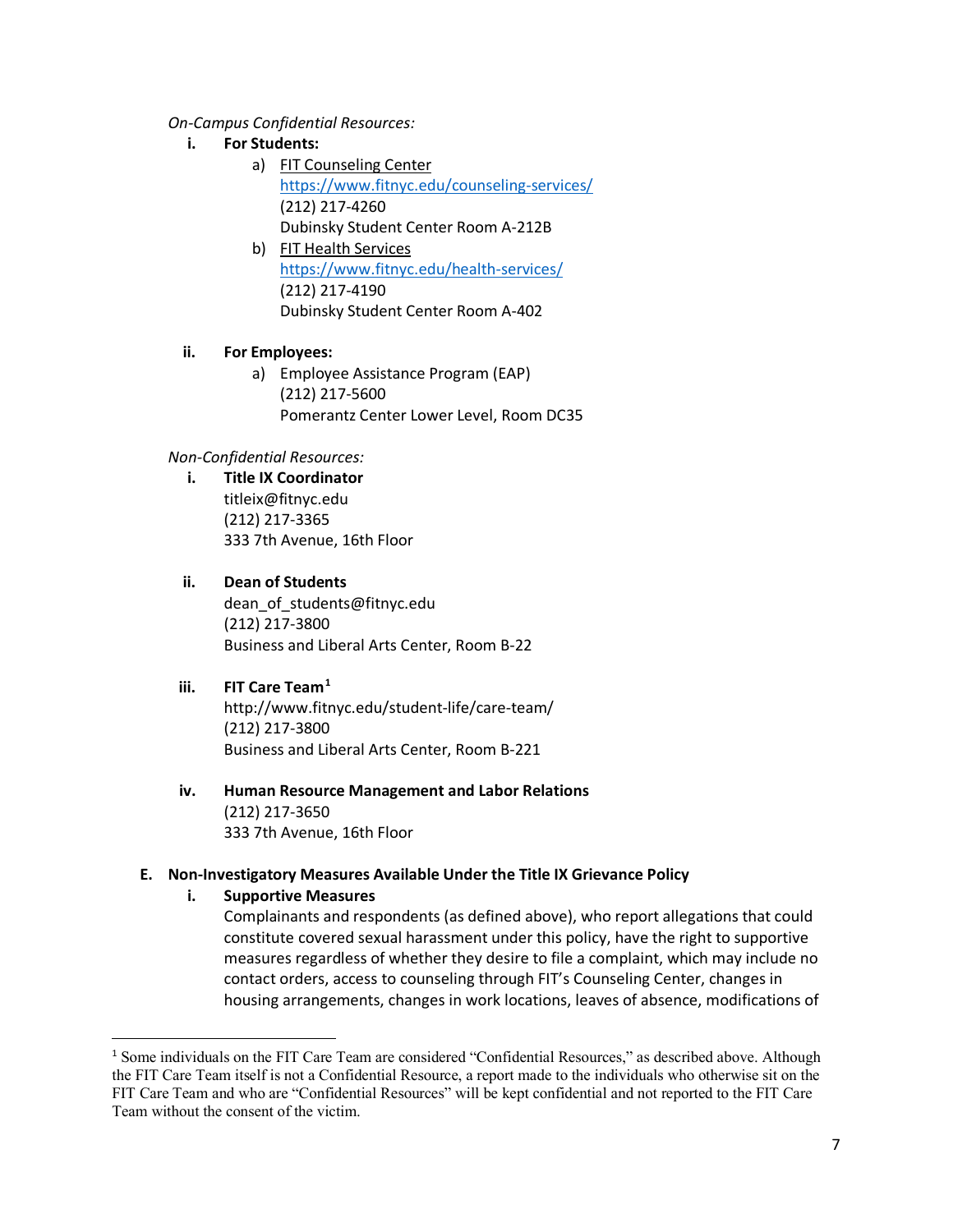class schedules, and/or other course-related adjustments, as appropriate. Academic adjustments will be considered in consultation with the individual's professors (as may be necessary, appropriate, and with prior notice to the individual) in order to determine what, if any, course-related adjustments are possible in light of the demands and learning outcomes of the course. Supportive measures are non-disciplinary and nonpunitive. Certain types of supportive measures may not be appropriate or available in all cases. The right to supportive measures does not guarantee that an individual will receive his or her ideal or preferred measure or adjustment.

#### **ii. Emergency Removal**

FIT retains the authority to remove a respondent from FIT's program or activity on an emergency basis, where FIT (1) undertakes an individualized safety and risk analysis and (2) determines that an immediate threat to the physical health or safety of any student or other individual arising from the allegations of covered sexual harassment justifies a removal.

If FIT determines such removal is necessary, the respondent will be provided notice and an opportunity to challenge the decision immediately following the removal. Challenges to emergency removals must be in writing and be submitted to the Title IX Coordinator. The college's decision to remove the respondent on an emergency basis will be reviewed by a 3-person panel who will issue a written determination on whether the emergency removal will remain in effect or not. The written determination will be issued within five (5) days of receipt of the respondent's challenge.

### **iii. Administrative Leave**

FIT retains the authority to place a non-student employee respondent on administrative leave during the Title IX Grievance Process, consistent with college policy and/or the FIT/UCE of FIT Collective Bargaining Agreement as may be appropriate.

# **F. The Title IX Grievance Process**

# **i. Filing a Formal Complaint**

The timeframe for the Title IX Grievance Process begins with the filing of a Formal Complaint. The Grievance Process will be concluded within a reasonably prompt manner, and no longer than ninety (90) school business days after the filing of the Formal Complaint, provided that the process may be extended for a good reason, including but not limited to the absence of a party, a party's advisor, or a witness; concurrent law enforcement activity; or the need for language assistance or accommodation of disabilities. The procedure for applying for extensions is described below.

To file a Formal Complaint, a complainant must provide the Title IX Coordinator a written, signed complaint describing the facts alleged. Complainants are only able to file a Formal Complaint under this policy if they are currently participating in, or attempting to participate in, the education programs or activities of FIT, including as an employee functioning as an employee of the college. For complainants who do not meet this criteria, the college will utilize existing procedures in the *Code of Student Conduct* or *Sexual Misconduct Response policy* or other relevant college policy.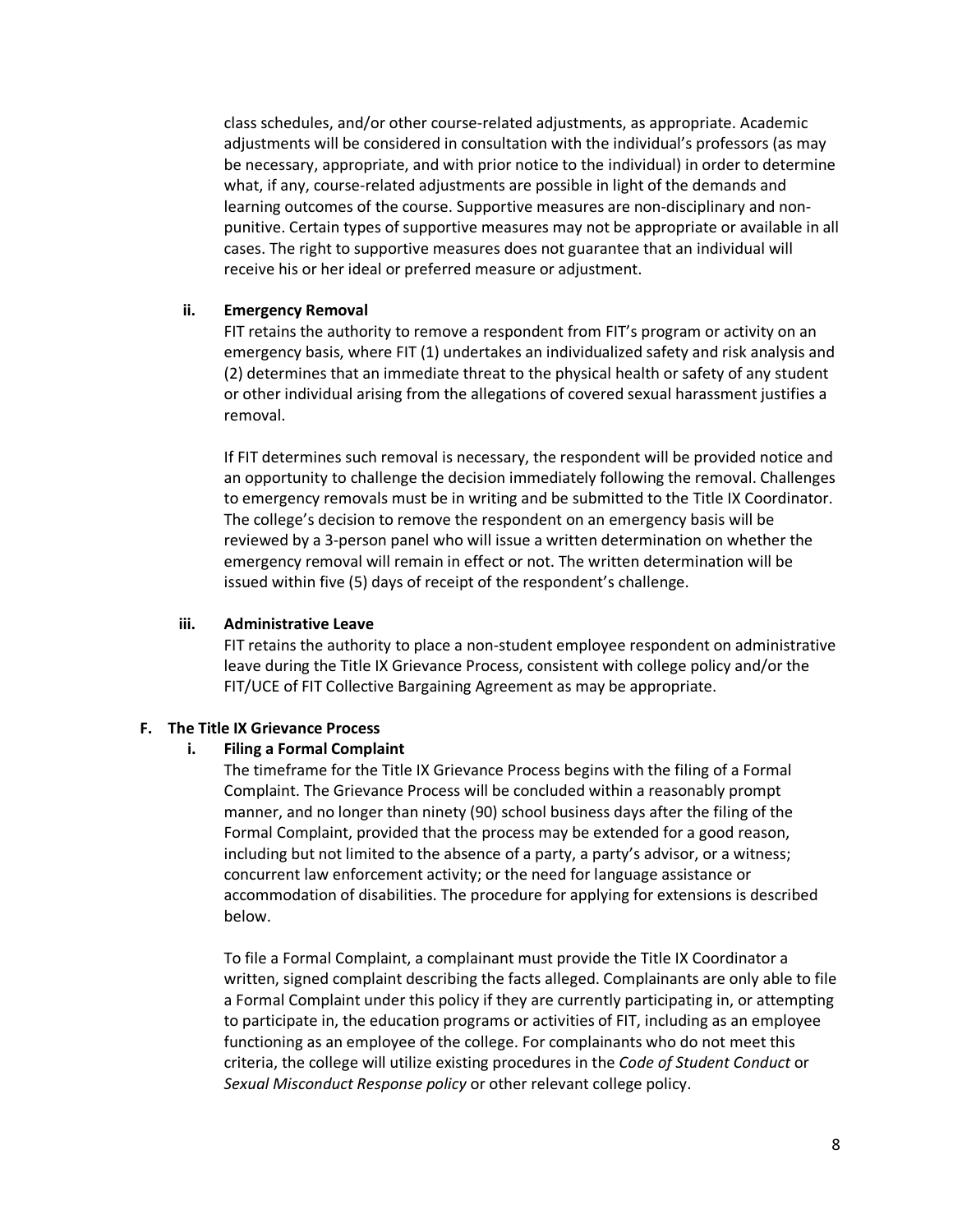If a complainant does not wish to make a Formal Complaint, the Title IX Coordinator may determine a Formal Complaint is necessary. FIT will inform the complainant of this decision in writing, and the complainant need not participate in the process further but will receive all notices issued under this policy and process herein.

Nothing in this policy, the *Code of Student Conduct*, or the *Sexual Misconduct Response policy* prevents a complainant from seeking the assistance of state or local law enforcement alongside the appropriate on-campus process.

#### **ii. Informal Resolution**

A complainant who files a Formal Complaint may elect, at any time, to address the matter through the Institution's Informal Resolution Process for conduct covered by this policy. All parties to a Formal Complaint must agree to enter the Informal Resolution Process through an informed written consent. See Informal Resolution process in Related Documents

#### **iii. Multi-Party Situations**

The college may consolidate Formal Complaints alleging covered sexual harassment against more than one respondent, or by more than one complainant against one or more respondents, or by one party against the other party, where the allegations of covered sexual harassment arise out of the same facts or circumstances.

# **iv. Determining Jurisdiction**

The Title IX Coordinator will determine if the instant Title IX Grievance Process should apply to a Formal Complaint.

The procedures outlined in this policy will apply when all the following elements are met, in the reasonable determination of the Title IX Coordinator:

- a) The conduct is alleged to have occurred on or after August 14, 2020;
- b) The conduct is alleged to have occurred in the United States;
- c) The conduct is alleged to have occurred in FIT education program or activity; and
- d) The alleged conduct, if true, would constitute covered sexual harassment as defined in this policy.

# **v. Allegations Potentially Falling Under Two Policies**

If the alleged conduct, if true, includes conduct that would constitute covered sexual harassment and conduct that would not constitute covered sexual harassment, this Title IX Grievance policy will be applied to the investigation and adjudication of only the allegations that constitute covered sexual harassment. Conduct not covered by this policy may be reviewed under other relevant college policy, including but limited to the *Sexual Misconduct Response policy,* the *Employee Code of Ethical Conduct, the Nondiscrimination and Anti-Harassment policy, and/or the Code of Student Conduct.* 

#### **vi. Mandatory Dismissal**

If any one of the above four jurisdictional elements are not met, the Title IX Coordinator will notify the parties that the Formal Complaint is being dismissed for the purposes of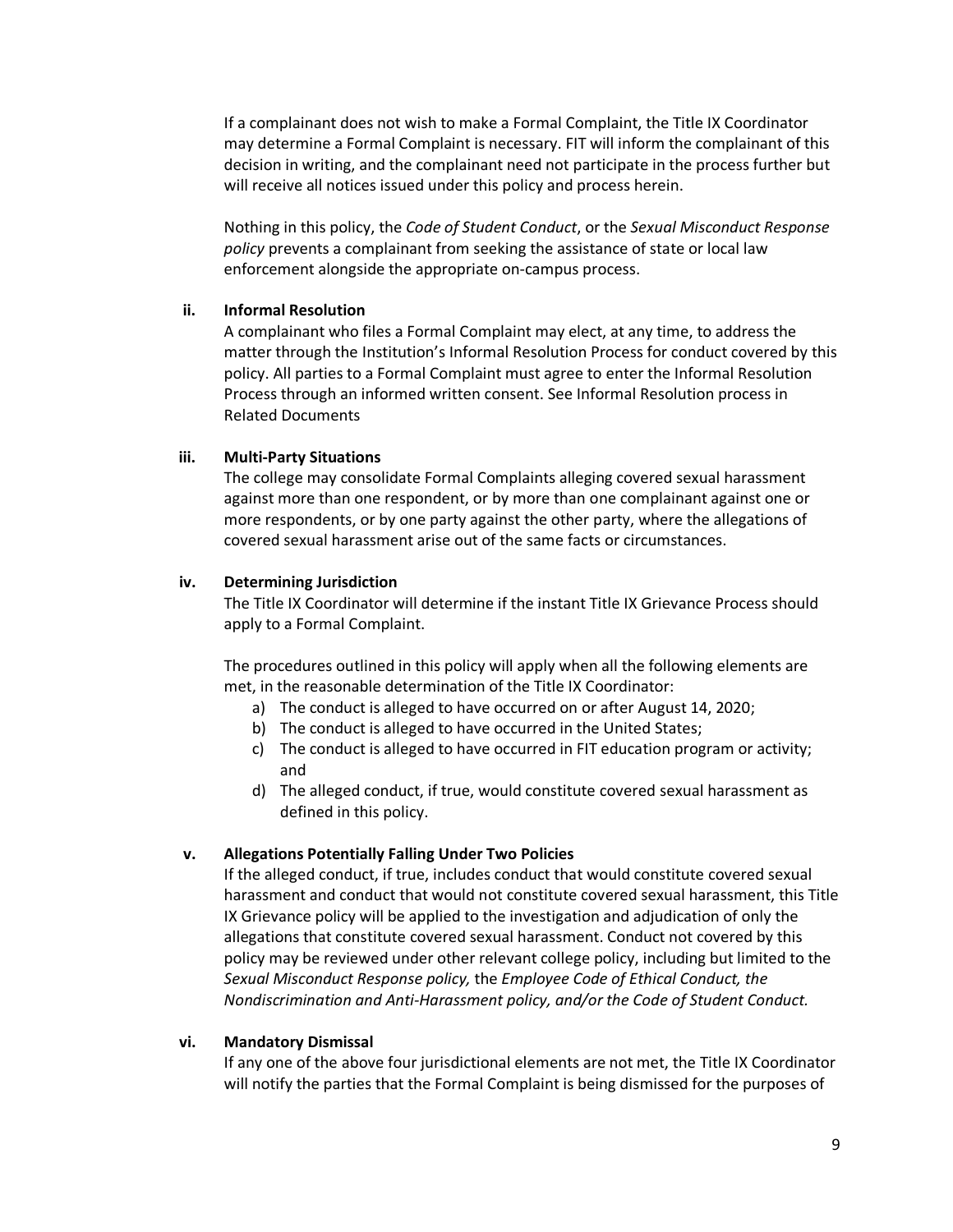this Title IX Grievance policy. Each party may appeal this dismissal using the procedure outlined in "Appeals," below.

#### **vii. Discretionary Dismissal**

The Title IX Coordinator may dismiss a Formal Complaint brought under this Title IX Grievance policy, or any specific allegations raised within that Formal Complaint, at any time during the investigation or hearing, if:

- a) A complainant notifies the Title IX Coordinator in writing that they would like to withdraw the Formal Complaint or any allegations raised in the Formal Complaint;
- b) The respondent is no longer enrolled or employed by FIT; or
- c) If specific circumstances prevent FIT from gathering evidence sufficient to reach a determination regarding the Formal Complaint or allegations within the Formal Complaint.

Any party may appeal a dismissal determination using the process set forth in "Appeals" below.

#### **viii. Notice of Dismissal**

Upon reaching a decision that the Formal Complaint will be dismissed, the institution will promptly send written notice of the dismissal of the Formal Complaint or any specific allegation within the Formal Complaint, and the reason for the dismissal, simultaneously to the parties through their institutional email accounts. It is the responsibility of parties to maintain and regularly check their email accounts.

#### **ix. Notice of Removal**

Upon dismissal for the purposes of Title IX, FIT retains discretion to utilize the *Code of Student Conduct,* the *Sexual Misconduct Response policy or other relevant college policy*  to determine if a violation of those policies has occurred. If so, FIT will promptly send written notice of the dismissal of the Formal Complaint under the Title IX Grievance Process and removal of the allegations to the conduct process under the *Student Code of Conduct* or the *Sexual Misconduct Response policy* or other relevant college policy.

#### **x. Notice of Allegations**

The Title IX Coordinator will draft and provide the Notice of Allegations to any party to the allegations of sexual harassment. Such notice will occur as soon as practicable, after the institution receives a Formal Complaint of the allegations, if there are no extenuating circumstances.

The parties will be notified by their institutional email accounts if they are a student or employee, and by other reasonable means if they are neither.

The institution will provide sufficient time for the parties to review the Notice of Allegations and prepare a response before any initial interview.

The Title IX Coordinator may determine that the Formal Complaint must be dismissed on the mandatory grounds identified above and will issue a Notice of Dismissal. If such a determination is made, any party to the allegations of sexual harassment identified in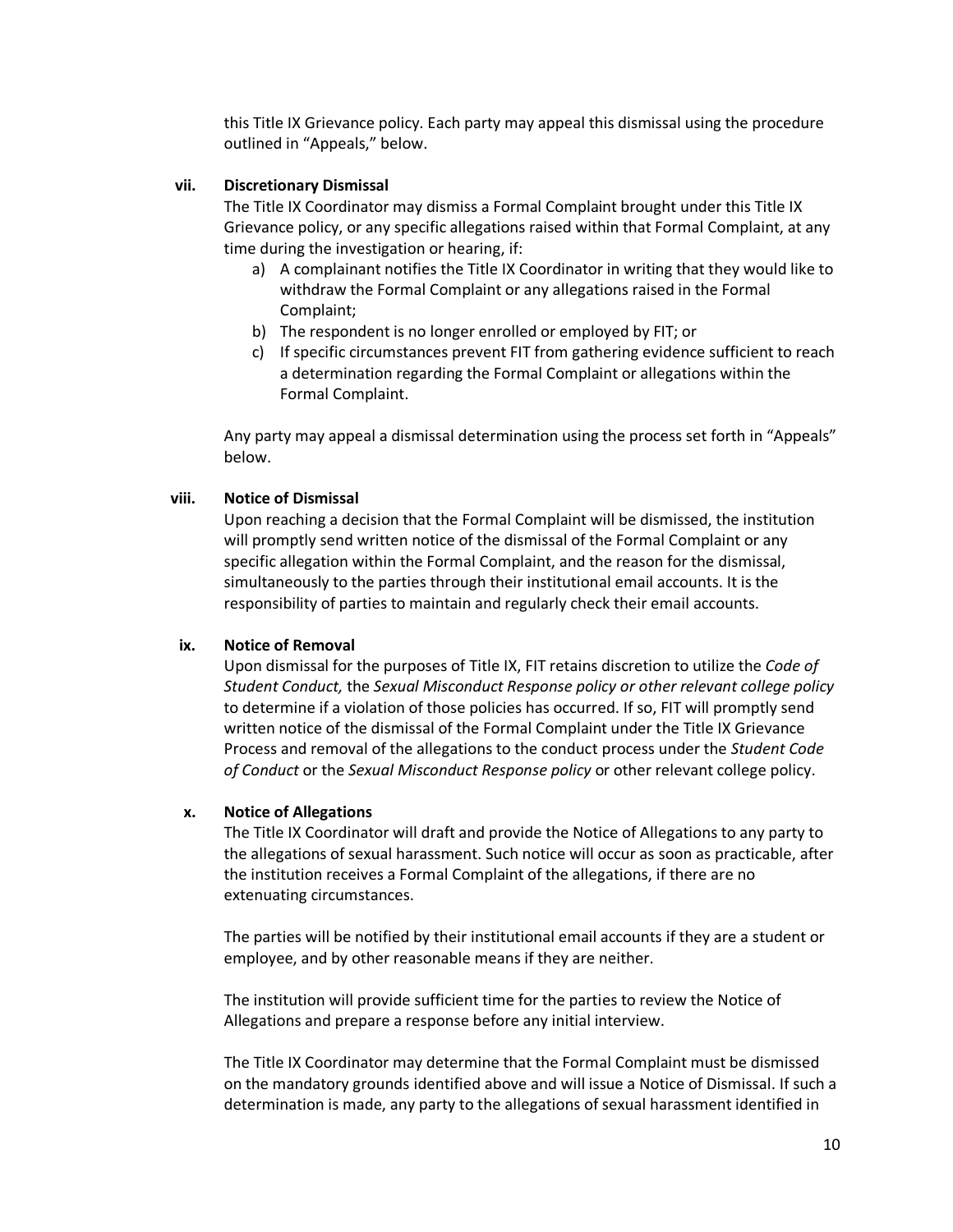the Formal Complaint will receive the Notice of Dismissal in conjunction with, or in separate correspondence after, the Notice of Allegations.

#### **xi. Contents of Notice**

The Notice of Allegations will include the following:

- a) Notice of the institution's Title IX Grievance Process and optional Informal Resolution Process and a copy of the process.
- b) Notice of the allegations potentially constituting covered sexual harassment, and sufficient details known at the time the Notice is issued, such as the identities of the parties involved in the incident, if known, including the complainant; the conduct allegedly constituting covered sexual harassment; and the date and location of the alleged incident, if known.
- c) A statement that the respondent is presumed not responsible for the alleged conduct and that a determination regarding responsibility is made at the conclusion of the grievance process.
- d) A statement that the parties may have an advisor of their choice, who may be, **but is not required to be**, an attorney, as required under 34 C.F.R. § 106.45(b)(5)(iv);
- e) A statement that before the conclusion of the investigation, the parties may inspect and review evidence obtained as part of the investigation that is directly related to the allegations raised in the Formal Complaint, including the evidence upon which the institution does not intend to rely in reaching a determination regarding responsibility, and evidence that both tends to prove or disprove the allegations, whether obtained from a party or other source, as required under 34 C.F.R. § 106.45(b)(5)(vi);
- f) The college's *Code of Student Conduct*, *Nondiscrimination and Anti-Harassment policy*, and *Sexual Misconduct policy, Employee Code of Ethical Conduct* prohibit knowingly making false statements or knowingly submitting false information during a college grievance process.

# **xii. Ongoing Notice**

If, in the course of an investigation, the institution decides to investigate allegations about the complainant or respondent that are not included in the Notice of Allegations and are otherwise covered "sexual harassment" falling within the Title IX Grievance policy, the institution will notify the parties whose identities are known of the additional allegations by their institutional email accounts or other reasonable means.

The parties will be provided sufficient time to review the additional allegations to prepare a response before any initial interview regarding those additional charges.

#### **xiii. Advisor of Choice and Participation of Advisor of Choice**

FIT will provide the parties equal access to advisors and support persons; any restrictions on advisor participation will be applied equally.

FIT has a long-standing practice of requiring students to participate in the process directly and not through an advocate or representative. Students participating as a complainant or respondent in this process may be accompanied by an Advisor of Choice to any meeting or hearing to which they are required or are eligible to attend. The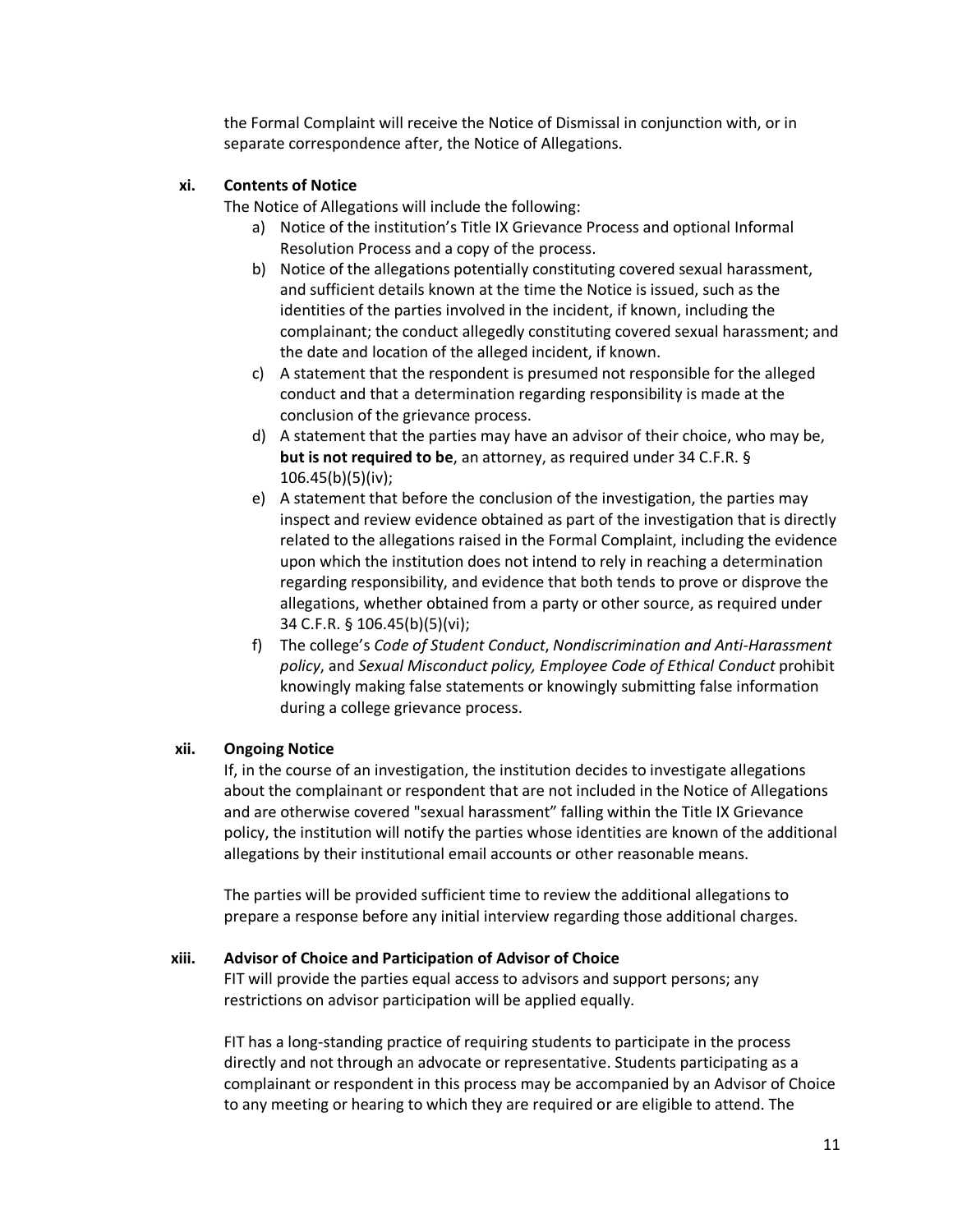Advisor of Choice is not an advocate. Except where explicitly stated in this policy, and as is consistent with the Final Rule, Advisors of Choice shall not participate directly in the process as per standard policy and practice of FIT.

FIT's obligations to investigate and adjudicate in a prompt timeframe under Title IX and other college policies apply to matters governed under this policy, and FIT cannot agree to extensive delays solely to accommodate the schedule of an Advisor of Choice. The determination of what is reasonable shall be made by the Title IX Coordinator or designee. FIT will not be obligated to delay a meeting or hearing under this process more than five (5) days due to the unavailability of an Advisor of Choice, and may offer the party the opportunity to obtain a different Advisor of Choice or utilize one provided by FIT.

#### **xiv. Notice of Meetings and Interviews**

FIT will provide, to a party whose participation is invited or expected, written notice of the date, time, location, participants, and purpose of all hearings, investigative interviews, or other meetings with a party, with sufficient time for the party to prepare to participate.

#### **xv. Delays**

Each party may request a one-time delay in the Grievance Process of up to five (5) days for good cause (granted or denied in the sole judgment of the Title IX Coordinator or designee) provided that the requestor provides reasonable notice and the delay does not overly inconvenience other parties.

For example, a request to take a five day pause made an hour before a hearing for which multiple parties and their advisors have traveled to and prepared for shall generally not be granted, while a request for a five day pause in the middle of investigation interviews to allow a party to obtain certain documentary evidence shall generally be granted.

The Title IX Coordinator shall have sole judgment to grant further pauses in the process.

#### **xvi. Investigations**

#### **a) General Rules of Investigations**

The Title IX Coordinator will perform an investigation under a reasonably prompt timeframe of the conduct alleged to constitute covered sexual harassment after issuing the Notice of Allegations.

FIT and not the parties, has the burden of proof and the burden of gathering evidence, i.e. the responsibility of showing a violation of this policy has occurred. This burden does not rest with either party, and either party may decide not to share their account of what occurred or may decide not to participate in an investigation or hearing. This does not shift the burden of proof away from FIT and does not indicate responsibility.

FIT cannot access, consider, or disclose medical records without a waiver from the party (or parent, if applicable) to whom the records belong or of whom the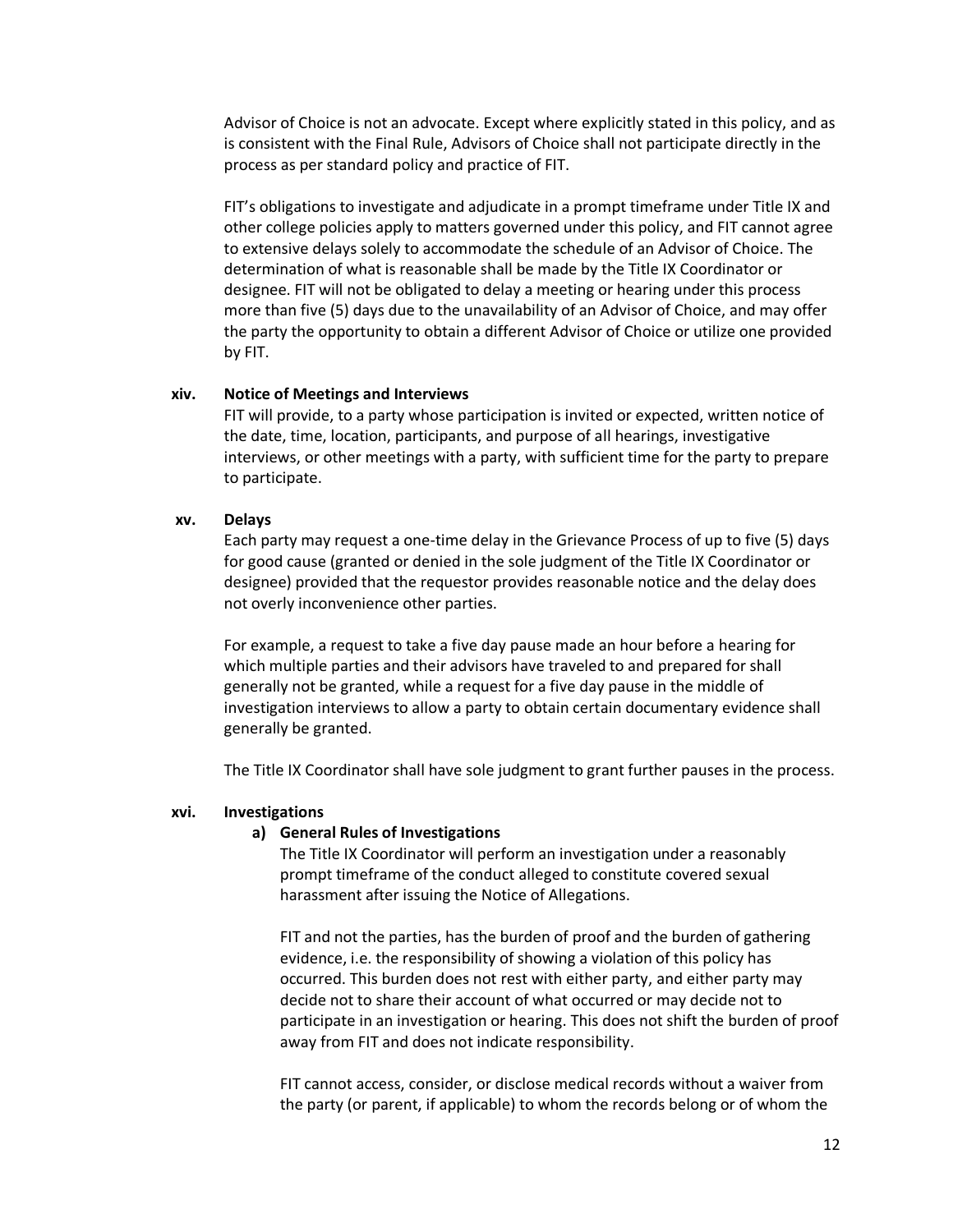records include information. FIT will provide an equal opportunity for the parties to present witnesses, including fact and expert witnesses, and other inculpatory and exculpatory evidence, (i.e. evidence that tends to prove and disprove the allegations) as described below.

#### **b) Inspection and Review of Evidence**

Prior to the completion of the investigation, the parties will have an equal opportunity to inspect and review the evidence obtained through the investigation. The purpose of the inspection and review process is to allow each party the equal opportunity to meaningfully respond to the evidence prior to conclusion of the investigation.

Evidence that will be available for inspection and review by the parties will be any evidence that is directly related to the allegations raised in the Formal Complaint. It will include any:

- 1. Evidence that is relevant, even if that evidence does not end up being relied upon by the institution in making a determination regarding responsibility;
- 2. Inculpatory or exculpatory evidence (i.e. evidence that tends to prove or disprove the allegations) that is directly related to the allegations, whether obtained from a party or other source.

All parties must submit any evidence they would like the investigator to consider prior to when the parties' time to inspect and review evidence begins. *See*, 85 Fed. Reg. 30026, 30307 (May 19, 2020).

The institution will provide each party and each party's advisor, if any, access to a copy of the evidence file. FIT is not under an obligation to use any specific process or technology to provide the evidence and shall have the sole discretion in terms of determining format and any restrictions or limitations on access.

The parties will have ten (10) business days to inspect and review the evidence and submit a written response by email to the investigator. The investigator will consider the parties' written responses before completing the Investigative Report.

The institution will provide access to copies of the parties' written responses to the investigator to all parties and their advisors, if any. *See*, 85 Fed. Reg. 30026, 30307 (May 19, 2020).

The institution will provide the parties up to ten (10) business days to provide a response, after which the investigator will not be required to accept a late submission.

Any evidence subject to inspection and review will be available at any hearing, including for purposes of cross-examination.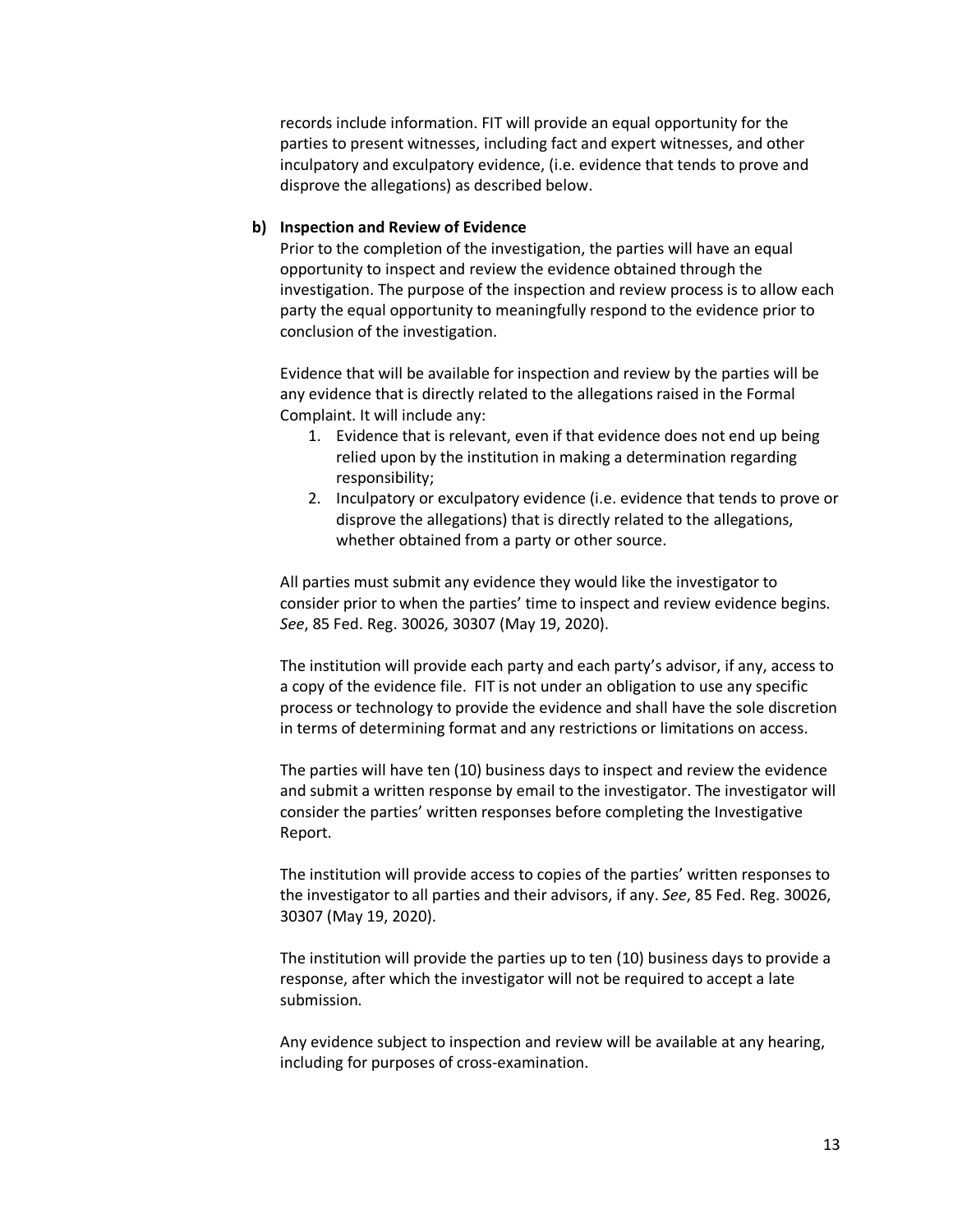The parties and their advisors must sign an agreement not to disseminate any of the evidence subject to inspection and review or use such evidence for any purpose unrelated to the Title IX grievance process. *See*, 85 Fed. Reg. 30026, 30435 (May 19, 2020).

The parties and their advisors agree not to photograph or otherwise copy the evidence. *See*, 85 Fed. Reg. 30026, 30435 (May 19, 2020).

#### **c) Inclusion of Evidence Not Directly Related to the Allegations**

Evidence obtained in the investigation that is determined in the reasoned judgment of the investigator not to be directly related to the allegations in the Formal Complaint will not be disclosed, or may be appropriately redacted before the parties' inspection to avoid disclosure of personally identifiable information of a student. Any evidence obtained in the investigation that is kept from disclosure or appropriately redacted will be documented in a "privilege log" that may be reviewed by the parties and their advisors, if any. *See*, 85 Fed. Reg. 30026, 30438 (May 19, 2020).

#### **xvii. Investigative Report**

The Title IX Coordinator will create an Investigative Report that fairly summarizes relevant evidence, and will provide the parties with access to the Report at least ten (10) school business days prior the hearing in an electronic format or a hard copy for each party's review and written response.

The Investigative Report is not intended to catalog all evidence obtained by the investigator, but only to provide a fair summary of that evidence.

Only relevant evidence (including both inculpatory and exculpatory – i.e. tending to prove and disprove the allegations - relevant evidence) will be referenced in the Investigative Report.

The investigator may redact irrelevant information from the Investigative Report when that information is contained in documents or evidence that is/are otherwise relevant. *See*, 85 Fed. Reg. 30026, 30304 (May 19, 2020).

#### **xviii. Hearing**

#### **a) General Rules of Hearings**

FIT will not issue a disciplinary sanction arising from an allegation of covered sexual harassment pursuant to this policy without holding a live hearing unless otherwise resolved through the Informal Resolution process.

The live hearing may be conducted with all parties physically present in the same geographic location, or, at FIT's discretion, any or all parties, witnesses, and other participants may appear at the live hearing virtually through a video conferencing option. This technology will enable participants simultaneously to see and hear each other. At its discretion, FIT may delay or adjourn a hearing based on technological errors not within a party's control.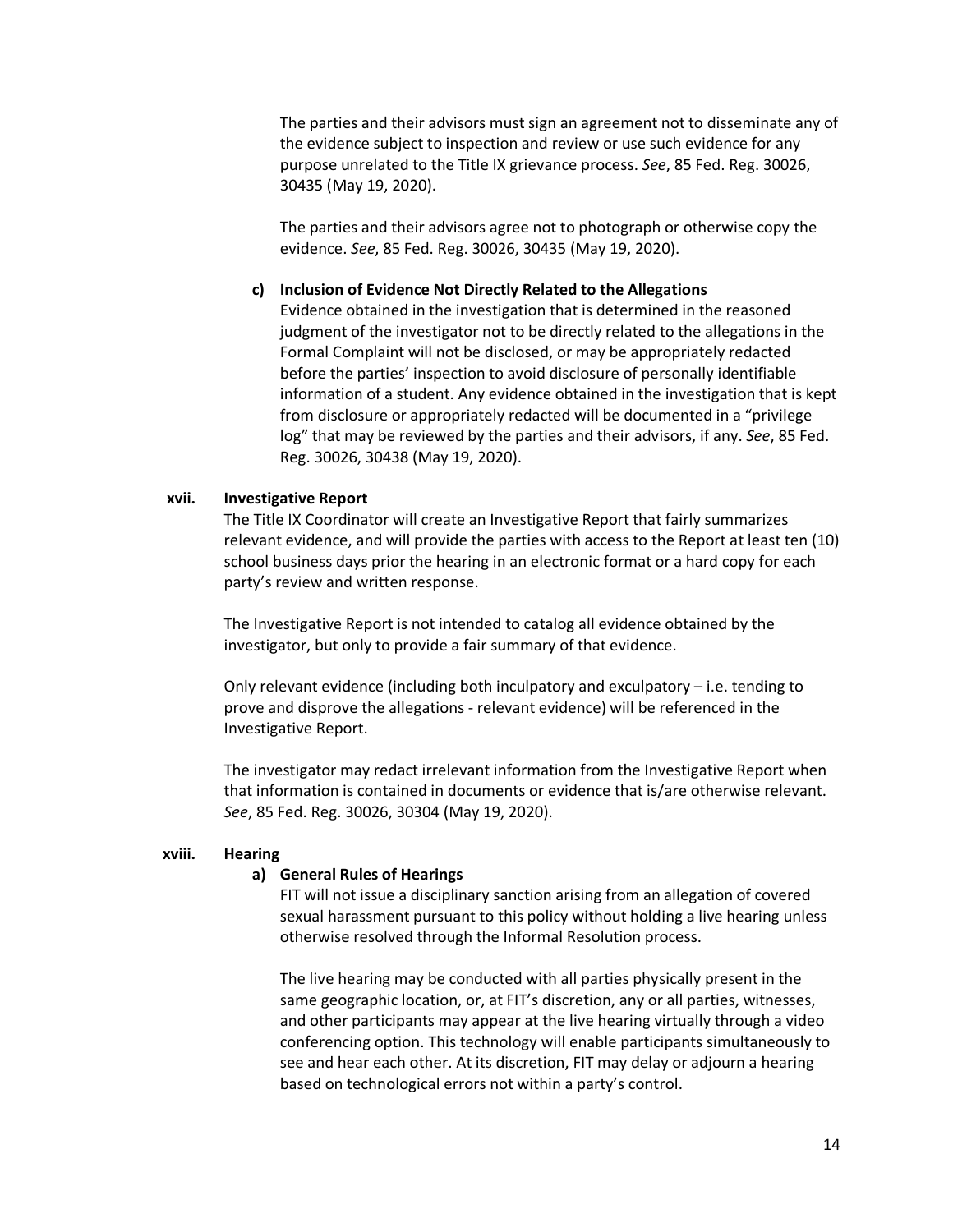All proceedings will be audio recorded. A transcript of the recording will be made available to the parties for inspection and review.

Prior to obtaining access to any evidence, including the transcript, the parties and their advisors must sign an agreement not to disseminate any of the testimony heard or evidence obtained in the hearing or use such testimony or evidence for any purpose unrelated to the Title IX Grievance Process. Once signed, this Agreement may not be withdrawn *See,* 85 Fed. Reg. 30026, 30435 (May 19, 2020).

#### **b) Continuances or Granting Extensions**

FIT may determine that multiple sessions or a continuance (i.e. a pause on the continuation of the hearing until a later date or time) is needed to complete a hearing. If so, FIT will notify all participants and endeavor to accommodate all participants' schedules and complete the hearing as promptly as practicable.

#### **c) Newly-Discovered Evidence**

As a general rule, no new evidence or witnesses may be submitted during the live hearing.

If a party identifies new evidence or witnesses that were not reasonably available prior to the live hearing and could affect the outcome of the matter, the party may request that such evidence or witnesses be considered at the live hearing.

The hearing panel will consider this request and make a determination regarding (1) whether such evidence or witness testimony was actually unavailable by reasonable effort prior to the hearing, and (2) whether such evidence or witness testimony could affect the outcome of the matter. The party offering the newly-discovered evidence or witness has the burden of establishing these questions by the preponderance of the evidence.

If the hearing panel answers in the affirmative to both questions, then the parties will be granted a reasonable pause in the hearing to review the evidence or prepare for questioning of the witness.

#### **d) Participants in the Live Hearing**

Live hearings are not public, and the only individuals permitted to participate in the hearing are as follows:

#### *Complainant and Respondent ("the parties")*

- 1. The parties cannot waive the right to a live hearing.
- 2. FIT may still proceed with the live hearing in the absence of a party, and may reach a determination of responsibility in their absence, including through any evidence gathered that does not constitute a "statement" by that party. *See*, 85 Fed. Reg. 30026, 30361 (May 19, 2020).
	- a. For example, a verbal or written statement constituting part or all of the sexual harassment itself is not a "prior statement" that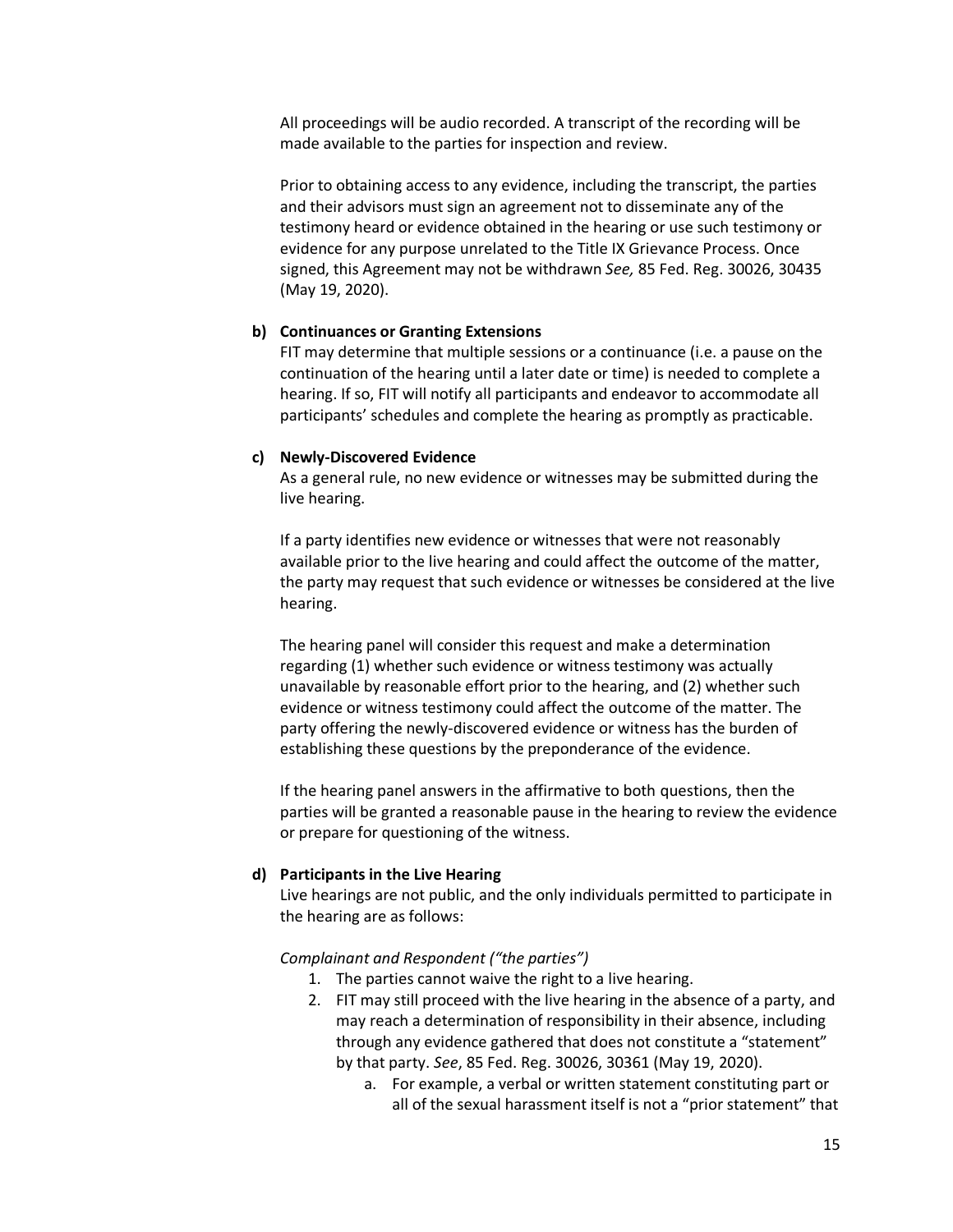must be excluded if the maker of the statement does not submit to cross-examination about that statement. In other words, a prior statement would not include a document, audio recording, audiovisual reading, and digital media, including but not limited to text messages, emails, and social media postings, that constitute the conduct alleged to have been the act of sexual harassment under the formal complaint. *See*, OCR Blog (May 22, 2020), available at

*https://www2.ed.gov/about/offices/list/ocr/blog/20200522.ht ml*

- 3. FIT will not threaten, coerce, intimidate, or discriminate against any party in an attempt to secure the party's participation. *See*, 34 C.F.R. § 106.71; *see also* 85 Fed. Reg. 30026, 30216 (May 19, 2020).
- 4. If a party does not submit to cross-examination, the decision-maker cannot rely on any prior statements made by that party in reaching a determination regarding responsibility, but may reach a determination regarding responsibility based on evidence that does not constitute a "statement" by that party.
- 5. The decision-maker cannot draw an inference about the determination regarding responsibility based solely on a party's absence from the live hearing or refusal to answer cross-examination or other questions. *See,* 34 C.F.R. §106.45(b)(6)(i).
- *6.* The parties shall be subject to FIT's Rules of Decorum.

# *The Decision-Maker*

- 1. The hearing body will consist of a panel of three (3) with one panel member serving as chairperson.
- 2. No member of the hearing panel will also have served as the Title IX Coordinator, Title IX investigator, or advisor to any party in the case, nor may any member of the hearing panel serve on the appeals body in the case.
- 3. No member of the hearing panel will have a conflict of interest or bias in favor of or against complainants or respondents generally, or in favor or against the parties to the particular case.
- 4. The hearing panel will be trained on topics including how to serve impartially, issues of relevance, including how to apply the rape shield protections provided for complainants, and any technology to be used at the hearing.
- 5. The parties will have an opportunity to raise any objections regarding a panel member's actual or perceived conflicts of interest or bias at the commencement of the live hearing.

# *Advisor of Choice*

- 1. The parties have the right to select an advisor of their choice, who may be, but does not have to be, an attorney.
- *2.* The advisor of choice may accompany the parties to any meeting or hearing they are permitted to attend, but may not speak for the party, except for the purpose of cross-examination*.*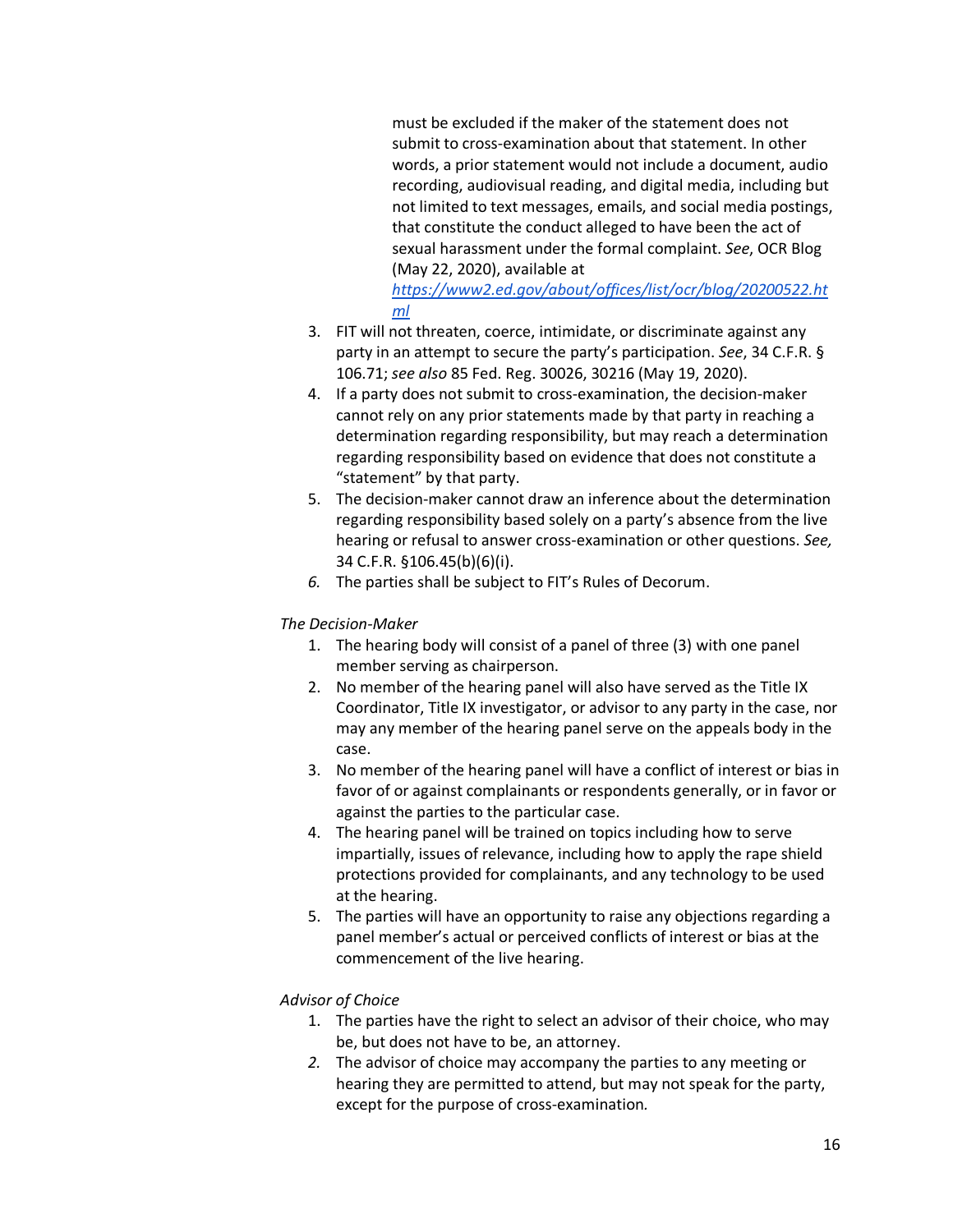- 3. The parties are not permitted to personally conduct cross-examination; it must be conducted by the advisor. As a result, if a party does not select an advisor, the college will select an advisor to serve in this role for the limited purpose of conducting the cross-examination at no fee or charge to the party.
- 4. The advisor is not prohibited from having a conflict of interest or bias in favor of or against complainants or respondents generally, or in favor or against the parties to the particular case.
- 5. The advisor is not prohibited from being a witness in the matter.
- 6. If a party does not attend the live hearing, the party's advisor may appear and conduct cross-examination on their behalf. *See,* 85 Fed. Reg. 30026, 30340 (May 19, 2020).
- 7. If neither a party nor their advisor appear at the hearing, FIT will provide an advisor to appear on behalf of the non-appearing party. *See,* 85 Fed. Reg. 30026, 30339-40 (May 19, 2020).
- 8. Advisors shall be subject to the college's Rules of Decorum, and may be removed upon violation of those Rules.

# *Witnesses*

- 1. Witnesses cannot be compelled to participate in the live hearing, and have the right not to participate in the hearing. *See*, 85 Fed. Reg. 30026, 30360 (May 19, 2020).
- 2. If a witness does not submit to cross-examination, as described below, the decision-maker cannot rely on any statements made by that witness in reaching a determination regarding responsibility, including any statement relayed by the absent witness to a witness or party who testifies at the live hearing. *See*, 85 Fed. Reg. 30026, 30347 (May 19, 2020).
- *3.* Witnesses shall be subject to the college's Rules of Decorum.

# **xix. Hearing Procedures**

For all live hearings conducted under this Title IX Grievance Process, the procedure will be as follows:

- a) The hearing panel chairperson will open and establish rules and expectations for the hearing;
- b) The parties will each be given the opportunity to provide opening statements;
- c) The hearing panel may ask relevant questions of the parties and witnesses;
- d) Parties will be given the opportunity for live cross-examination after the panel conducts its initial round of questioning; during the parties' cross-examination, the panel will have the authority to pause cross-examination at any time for the purposes of asking the panel's own follow up questions; and any time necessary in order to enforce the established rules of decorum and relevance.
- e) Should a party or the party's advisor choose not to cross-examine a party or witness, the party shall affirmatively waive cross-examination through a written or oral statement to the panel. A party's waiver of cross-examination does not eliminate the ability of the panel to consider statements made by the party.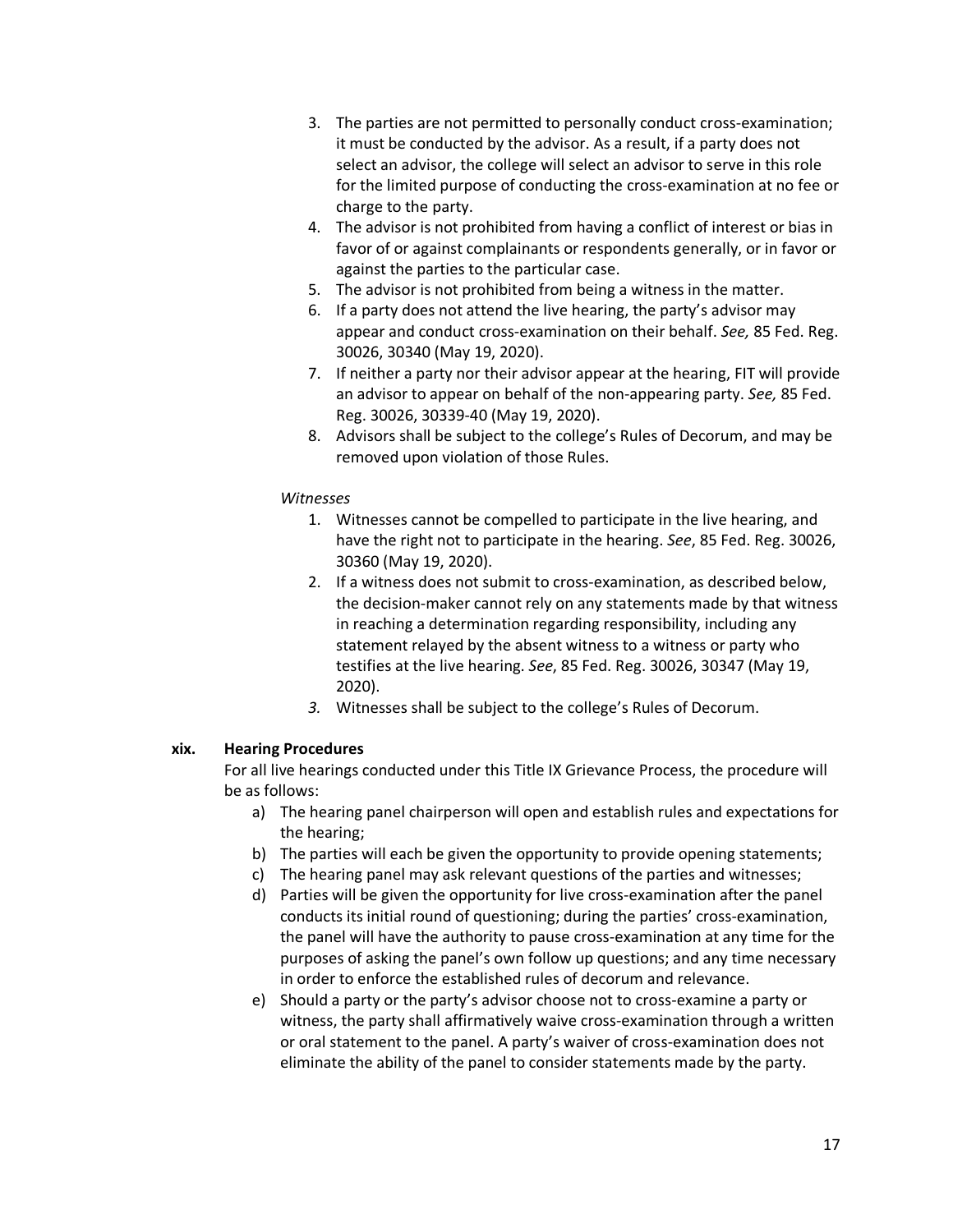#### **xx. Live Cross-Examination Procedures**

Each party's advisor will conduct live cross-examination of the other party or parties and witnesses. During this live-cross-examination the advisor will ask the other party or parties and witnesses relevant questions and follow-up questions, including questions that challenge credibility directly, orally, and in real time.

Before any cross-examination question is answered, the panel will determine if the question is relevant. Cross-examination questions that are duplicative of those already asked, including by the panel, may be deemed irrelevant if they have been asked and answered.

#### **xxi. Review of Recording**

A transcript of the audio recording of the hearing will be available for review by the parties within ten (10) school business days, unless there are any extenuating circumstances. The recording of the hearing will not be provided to parties or advisors of choice.

#### **xxii. Determination Regarding Responsibility**

#### **a) Standard of Proof**

FIT uses the preponderance of the evidence standard for investigations and determinations regarding responsibility of formal complaints covered under this policy. This means that the investigation and hearing determine whether it is more likely than not that a violation of this policy occurred.

#### **b) General Considerations for Evaluating Testimony and Evidence**

While the opportunity for cross-examination is required in all Title IX hearings, determinations regarding responsibility may be based in part, or entirely, on documentary, audiovisual, and digital evidence, as warranted in the reasoned judgment of the Decision-maker.

Decision-makers shall not draw inferences regarding a party or witness' credibility based on the party or witness' status as a complainant, respondent, or witness, nor shall it base its judgments in stereotypes about how a party or witness would or should act under the circumstances.

The Final Rule requires that FIT allow parties to call "expert witnesses" for direct and cross-examination. While the expert witness will be allowed to testify and be cross-examined as required by the Final Rule, the decision-maker will be instructed to afford lower weight to non-factual testimony of the expert relative to fact witnesses, and any expert testimony that is not directed to the specific facts that occurred in the case will be afforded lower weight relative to fact witnesses, regardless of whether the expert witness testimony is the subject of cross-examination and regardless of whether all parties present experts as witnesses.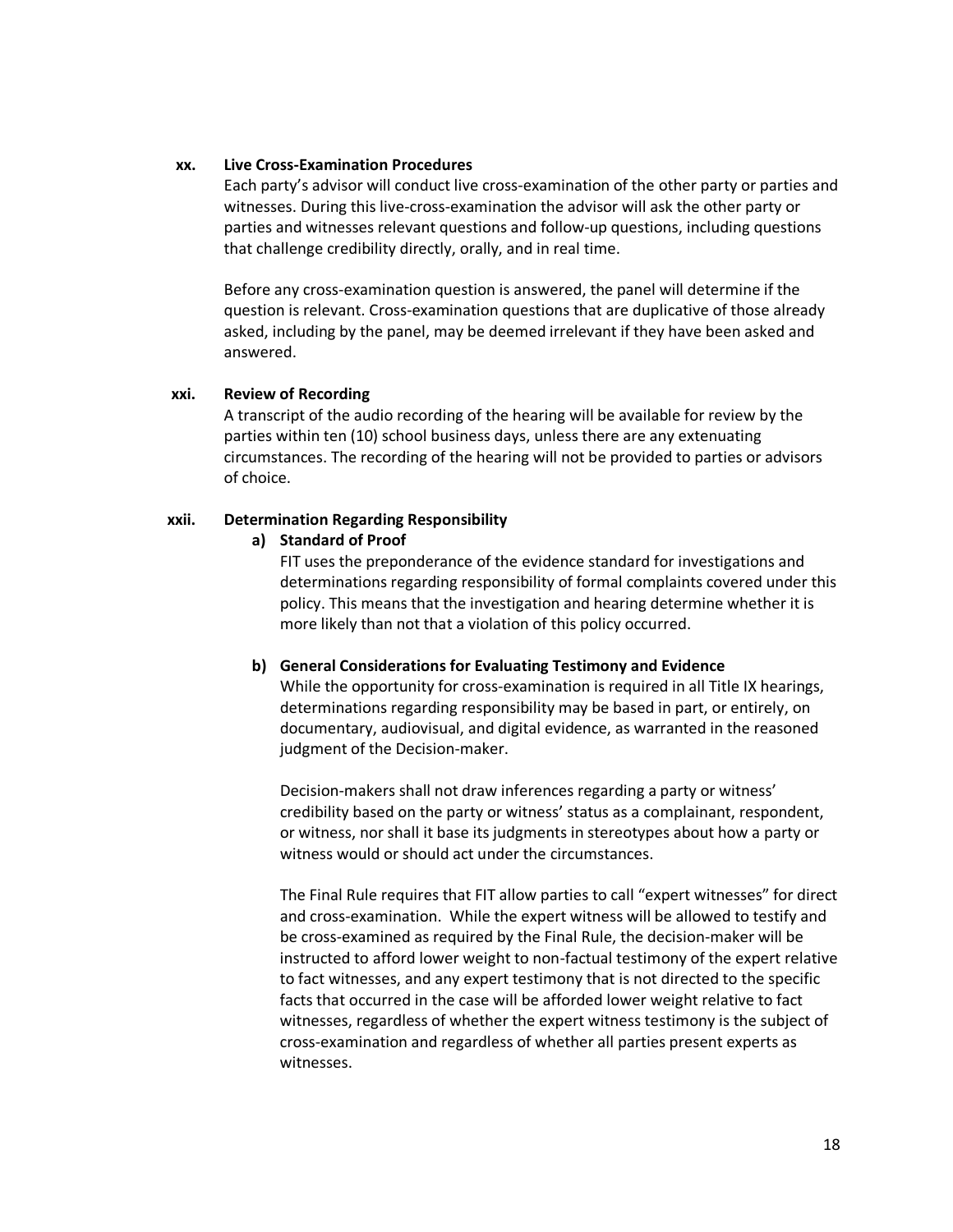The Final Rule requires that FIT allow parties to call character witnesses to testify. While the character witnesses will be allowed to testify and be crossed as required by the Final Rule, the panel will be instructed to afford very low weight to any non-factual character testimony of any witness.

The Final Rule requires that FIT admit and allow testimony regarding polygraph tests ("lie detector tests") and other procedures that are outside of standard use in academic and non-academic conduct processes. While the processes and testimony about them will be allowed and will be cross-examined as required by the Final Rule, the panel will be instructed to afford lower weight to such processes relative to the testimony of fact witnesses.

Where a party or witness' conduct or statements demonstrate that the party or witness is engaging in retaliatory conduct, including but not limited to witness tampering and intimidation, the panel may draw an adverse inference as to that party or witness' credibility.

#### **c) Components of the Determination Regarding Responsibility**

The written Determination Regarding Responsibility will be issued simultaneously to all parties through their institution email account, or other reasonable means as necessary. The Determination will include:

- 1. Identification of the allegations potentially constituting covered sexual harassment;
- 2. A description of the procedural steps taken from the receipt of the formal complaint through the determination, including any notifications to the parties, interviews with parties and witnesses, site visits, methods used to gather other evidence, and hearings held;
- 3. Findings of fact supporting the determination;
- 4. Conclusions regarding which section of this policy or other college policy, if any, the respondent has or has not violated.
- 5. For each allegation:
	- a. A statement of, and rationale for, a determination regarding responsibility;
	- b. A statement of, and rationale for, any disciplinary sanctions the recipient imposes on the respondent; and
	- c. A statement of, and rationale for, whether remedies designed to restore or preserve equal access to the recipient's education program or activity will be provided by the recipient to the complainant; and
- 6. The recipient's procedures and the permitted reasons for the complainant and respondent to appeal (described below in "Appeal").

# **d) Timeline of Determination Regarding Responsibility**

If there are no extenuating circumstances, the determination regarding responsibility will be issued by FIT within ten (10) school business days of the completion of the hearing.

**e) Finality**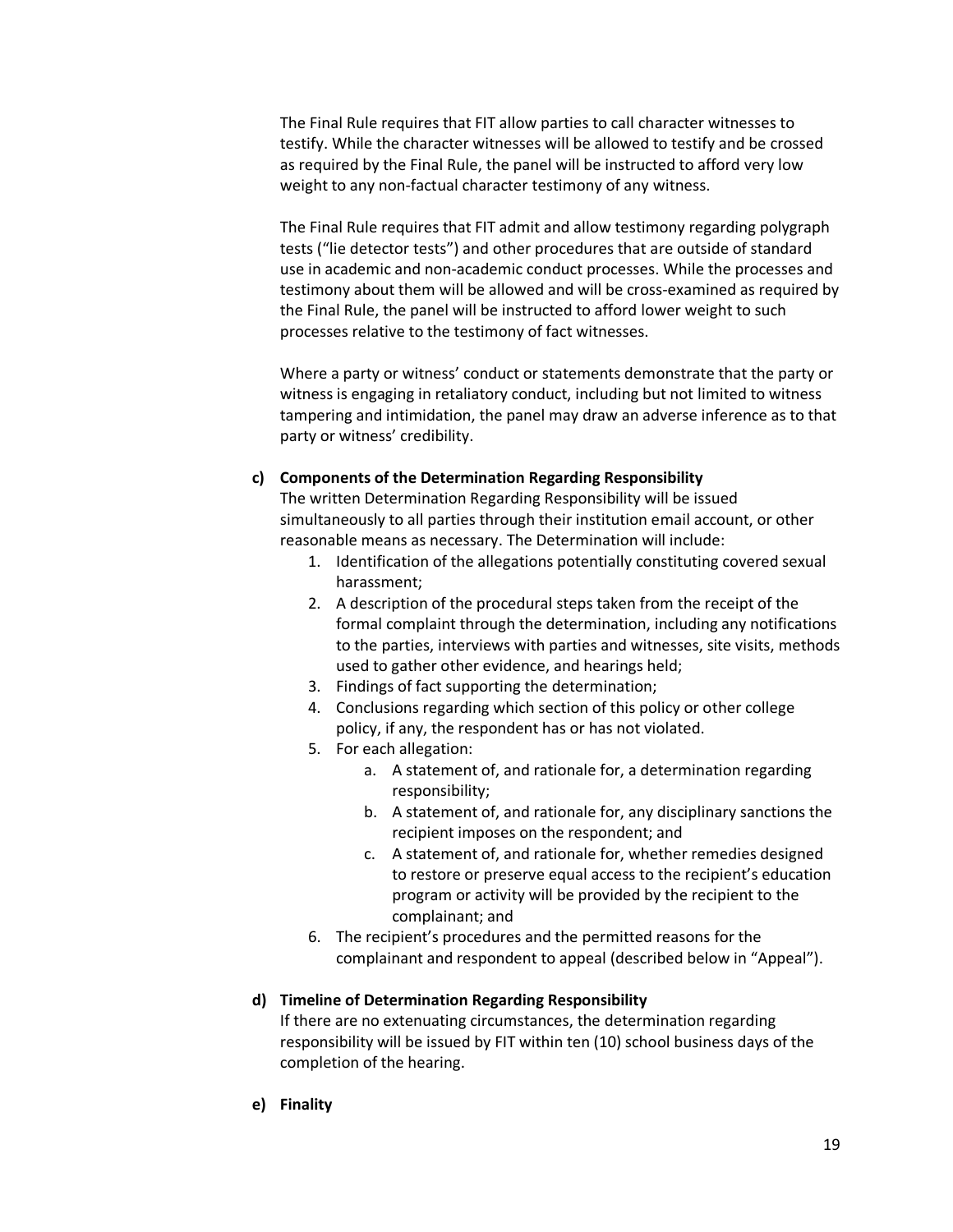The determination regarding responsibility becomes final either on the date that the institution provides the parties with the written determination of the result of the appeal, if an appeal is filed consistent with the procedures and timeline outlined in "Appeals" below, or if an appeal is not filed, the date on which the opportunity to appeal expires.

#### **xxiii. Appeals**

Each party may appeal (1) the dismissal of a formal complaint or any included allegations and/or (2) a determination regarding responsibility. To appeal, a party must submit their written appeal within five (5) school business days of being notified of the decision, indicating the grounds for the appeal.

The limited grounds for appeal available are as follows:

- a) Procedural irregularity that affected the outcome of the matter (i.e. a failure to follow the institution' s own procedures);
- b) New evidence that was not reasonably available at the time the determination regarding responsibility or dismissal was made, that could affect the outcome of the matter;
- c) The Title IX Coordinator, investigator(s), or decision-maker(s) had a conflict of interest or bias for or against an individual party, or for or against complainants or respondents in general, that affected the outcome of the matter.
- d) The sanction is objectively unreasonable in light of the facts and circumstances*.*

The submission of appeal stays any sanctions for the pendency of an appeal. Supportive measures remain available during the pendency of the appeal.

If a party appeals, the college will as soon as practicable notify the other party in writing of the appeal, however, the time for appeal shall be offered equitably to all parties and shall not be extended for any party solely because the other party filed an appeal.

Appeals should be submitted in electronic form using ARIAL or TIMES NEW ROMAN, 12 point font, and single-spaced. Appeals should use footnotes, not endnotes. Appeals that do not meet these standards may be returned to the party for correction, but the time for appeal will not be extended unless there is evidence that technical malfunction caused the appeal document not to meet these standards.

Appeals will be decided by an appeal panel, with members that are free of conflict of interest and bias, and who have not served as investigator, Title IX Coordinator, or hearing decisionmaker in the same matter.

Outcome of appeal will be provided in writing simultaneously to both parties and include rationale for the decision.

#### **xxiv. Retaliation**

FIT will keep the identity of any individual who has made a report or complaint of sex discrimination confidential, including the identity of any individual who has made a report or filed a Formal Complaint of sexual harassment under this Title IX Grievance policy, any complainant, any individual who has been reported to be the perpetrator of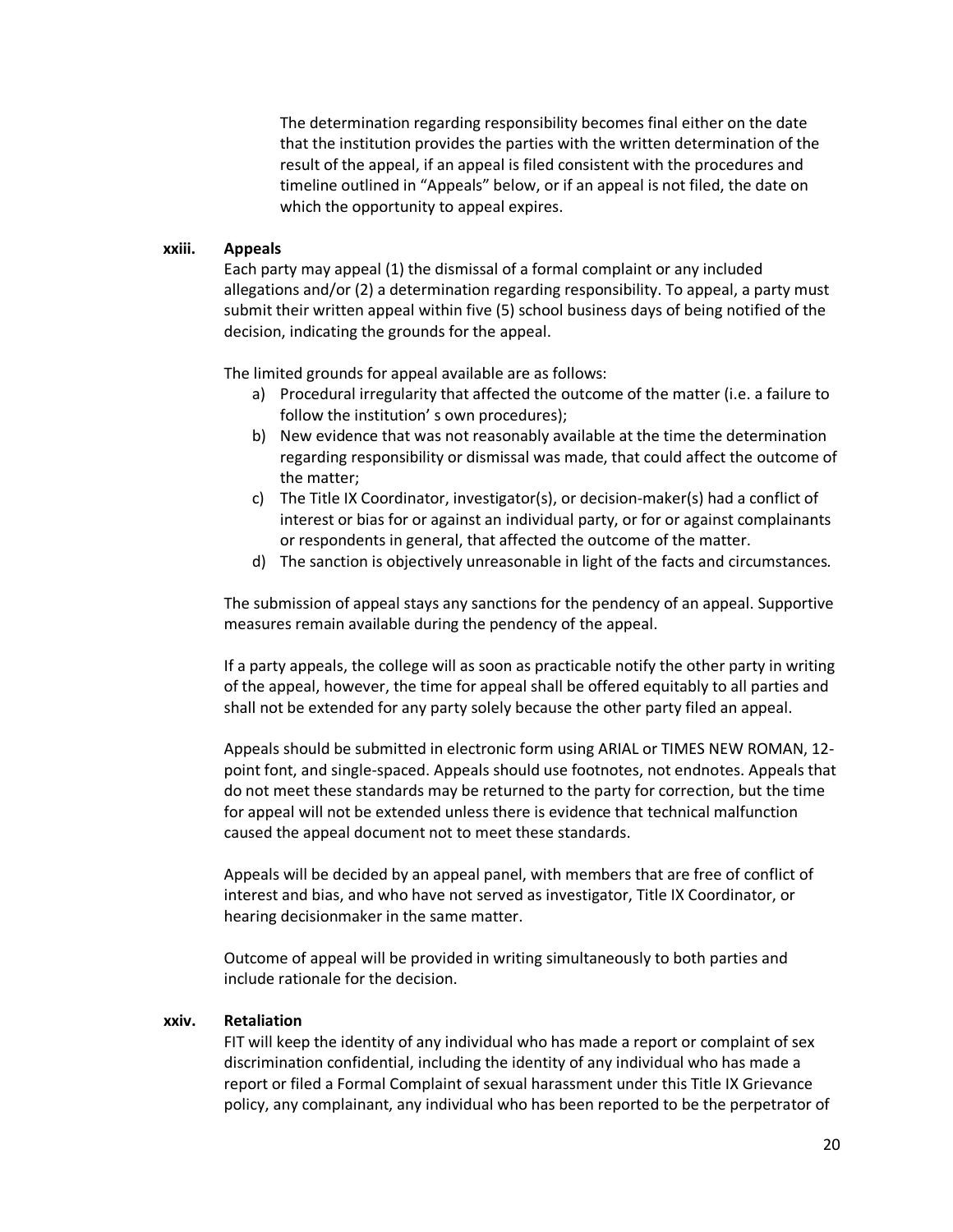sex discrimination, any respondent, and any witness, except as permitted by the FERPA statute, 20 U.S.C. 1232g, or FERPA regulations, 34 CFR part 99, or as required by law, or to carry out the purposes of 34 CFR part 106, including the conduct of any investigation, hearing, or judicial proceeding under this Title IX Grievance policy.

No person may intimidate, threaten, coerce, or discriminate against any individual for the purpose of interfering with any right or privilege secured by Title IX of the Education Amendments of 1972 or its implementing regulations.

No person may intimidate, threaten, coerce, or discriminate against any individual because the individual has made a report or complaint, testified, assisted, or participated or refused to participate in any manner in an investigation, proceeding or hearing under this Title IX Grievance policy.

Any intimidation, threats, coercion, or discrimination, for the purpose of interfering with any right or privilege secured by Title IX or its implementing regulations constitutes retaliation. This includes any charges filed against an individual for code of conduct violations that do not involve sex discrimination or sexual harassment, but that arise from the same facts or circumstances as a report or complaint of sex discrimination or a report or Formal Complaint of sexual harassment.

The college has an Alcohol and/or Drug Use Amnesty policy in its *Sexual Misconduct Response policy* at page 13, which applies to cases reviewed under this policy as well. The Alcohol and/or Drug Use Amnesty policy states:

The health and safety of every student at FIT is of utmost importance. FIT recognizes that students who have been drinking and/or using drugs (whether such use is voluntary or involuntary) at the time that sexual misconduct, including but not limited to domestic violence, dating violence, stalking, or sexual assault, occurs may be hesitant to report such incidents due to fear of potential consequences for their own conduct. FIT strongly encourages students to report incidents of domestic violence, dating violence, stalking, or sexual assault to campus officials. A bystander acting in good faith or a reporting individual acting in good faith that discloses any incident of domestic violence, dating violence, stalking, or sexual assault to FIT officials or law enforcement will not be subject to FIT's conduct disciplinary action for violations of alcohol and/or drug use policies occurring at or near the time of the domestic violence, dating violence, stalking, or sexual assault.

Complaints alleging retaliation may be filed with the college's Title IX Coordinator referenced above pursuant to the college's *Employee Code of Ethical Conduct, Nondiscrimination and Anti-Harassment policy,* and*/*or *Sexual Misconduct Response policy*.

# Related Policies

• [Code of Student Conduct](http://www.fitnyc.edu/policies/enrollment-management/code-of-conduct.php)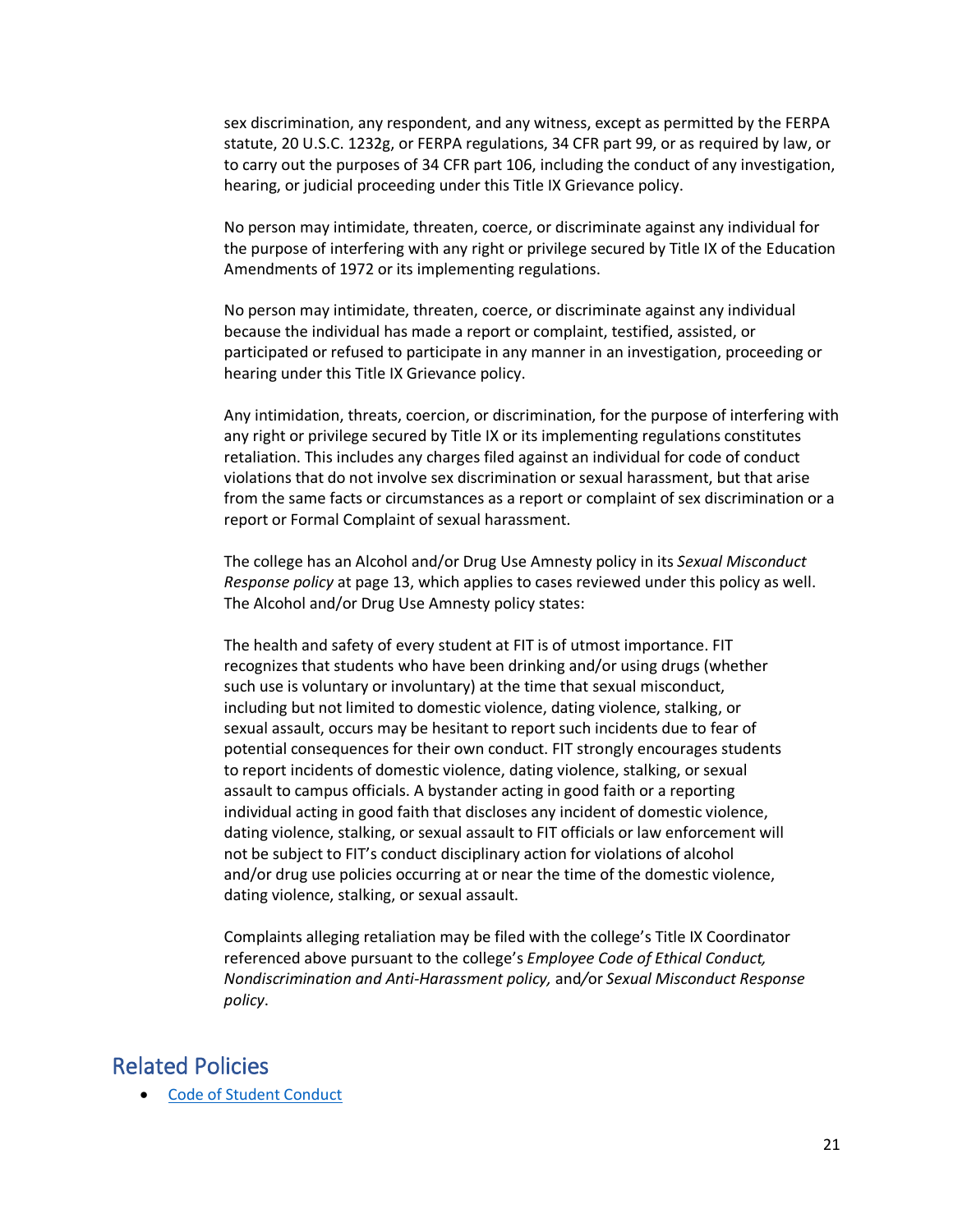- [Employee Code of Ethical Conduct](http://www.fitnyc.edu/policies/hr/employee-code-of-ethical-conduct.php)
- [Sexual Misconduct Response](http://www.fitnyc.edu/policies/safety-security/sexual-assault-stalking-abuse.php)
- [Nondiscrimination and Anti-Harassment](http://www.fitnyc.edu/policies/college/nondiscrimination.php)

# Related Documents

- [FIT's Rules of Decorum](https://drive.google.com/file/d/1f7JtsmflGePdNqf4qD-l4aRVaniNKTQw/view)
- [Informal Resolution Process for Title IX Cases](https://www.fitnyc.edu/safety/abuse-stalking-sexual-violence/informal-process.php)
- [Title IX Complaint Process Form](https://www.fitnyc.edu/safety/abuse-stalking-sexual-violence/complaint-process-forms.php)

# **Contacts**

- **Title IX Coordinator (Affirmative Action Officer)** [titleix@fitnyc.edu](mailto:titleix@fitnyc.edu) (212) 217-3360 333 7th Avenue, 16th Floor
- **Vice President for Human Resource Management and Labor Relations** (212) 217-3650 333 7th Avenue, 16th Floor
- **Dean of Students**  Enrollment Management and Student Success Dean of students@fitnyc.edu (212) 217-3800 Business and Liberal Arts Center, Room B221
- **Department of Public Safety** (212) 217-7777 Pomerantz Center, Room D-442
- **Counseling Center** (212) 217-4260 Dubinsky Student Center, Room A-212B
- **Employee Assistance Program (EAP)** (212) 217-5600 Pomerantz Center, Lower Level, Room DC35
- **FIT CARE Team** Health Services (212) 217-4190 Dubinsky Student Center, Room A-402
- **Residential Life** (212) 217-3900 210 West 27th Street